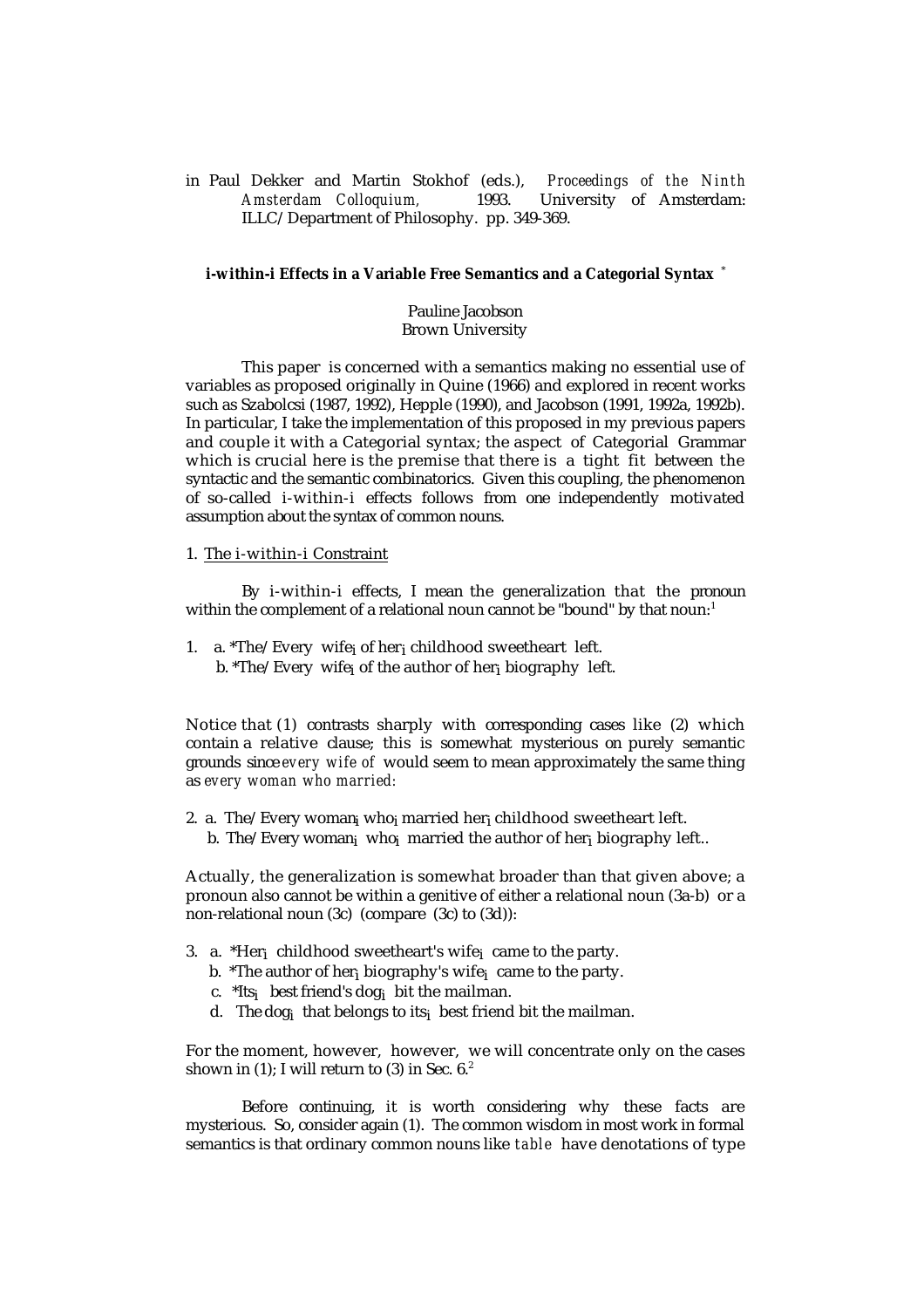<e,t>. (Of course it could be that this basic view of common nouns is wrong, but since this view leads to a host of interesting results in generalized quantifier theory, I will assume that it is indeed correct.) Given this, it follows that relational nouns - not surprisingly - have denotations of type  $\langle e, \langle e, t \rangle \rangle$  - they denote 2-place relations between individuals. There is, then, no obvious reason why, e.g., (1a) should be bad: why can't the complex common noun *wife of her childhood sweetheart* have the meaning represented (roughly) as (4)?:

4.  $x[write-of'(x's childhood sweetheart)(x)]$ 

I will indeed claim that there is nothing in the semantics of relational nouns themselves which preclude this - rather, the unavailability of this meaning stems ultimately from a peculiar syntactic fact about common nouns.

In fact, previous treatments of this effect have arguably been quite stipulative. So, for example, Chomsky (1981) and subsequent work within GB has assumed a constraint to the effect that a pronoun within an NP can't be coindexed with the entire NP. This, however, is just a stipulation. Moreover, as shown in (2), one can in fact get such co-indexation when the pronoun is within a relative clause. (Indeed, Chomsky (1981) was aware of this, and simply added an additional stipulation to exempt such cases from the domain of the constraint.) A somewhat different account is developed in Higginbotham and May (1979) and Higginbotham (1983); the idea here is to account for (1) by a constraint against so-called circular reference. But it is unclear exactly how to make this notion explicit in a natural way in view of the fact that (1) can be given a perfectly coherent semantics.

Actually, it is not only relative clauses which escape the constraint - a pronoun is also allowed in a variety of other post-nominal modifiers such as participles and adjective phrases:

- 5. The/Every woman<sub>i</sub> married to her<sub>i</sub> childhood sweetheart left.
- 6. The/Every woman<sub>i</sub> marrying her $_{\rm i}\,$  childhood sweetheart next month left.
- 7. The/Every woman<sub>i</sub> still in love with her $_{\rm i}$  childhood sweetheart left.

To anticipate part of the conclusion: I will claim that the key difference here is that in the good cases  $((2)$  and  $(5)-(7))$  there is a syntactic subject slot which, in essence, "binds" the pronoun. Moreover, it is the lack of this syntactic subject slot which makes it impossible to get the binding in (1). It should be pointed out that an indexing account could undoubtedly also exploit this difference. (Indeed, the account in Higginbotham (1983) does exploit this difference.) Thus, such an account could maintain that what is blocked is direct coindexation between the NP and the pronoun within it - (2) is good because the co-indexation is mediated by the relative pronoun (and/or its trace) in subject position. Similarly, one could posit that adjective phrases and participles have a silent subject (PRO, trace, or whatever) which mediates between the coindexation of the NP and the pronoun within it. Nonetheless, the indexing account remains purely stipulative - there is no obvious reason why direct coindexation between the NP and the pronoun within it should be blocked. (Incidentally, a notable feature of the account to be developed here is that while I will claim that adjective phrases and participles have subject *slots,* I will not need to posit an actual silent subject.)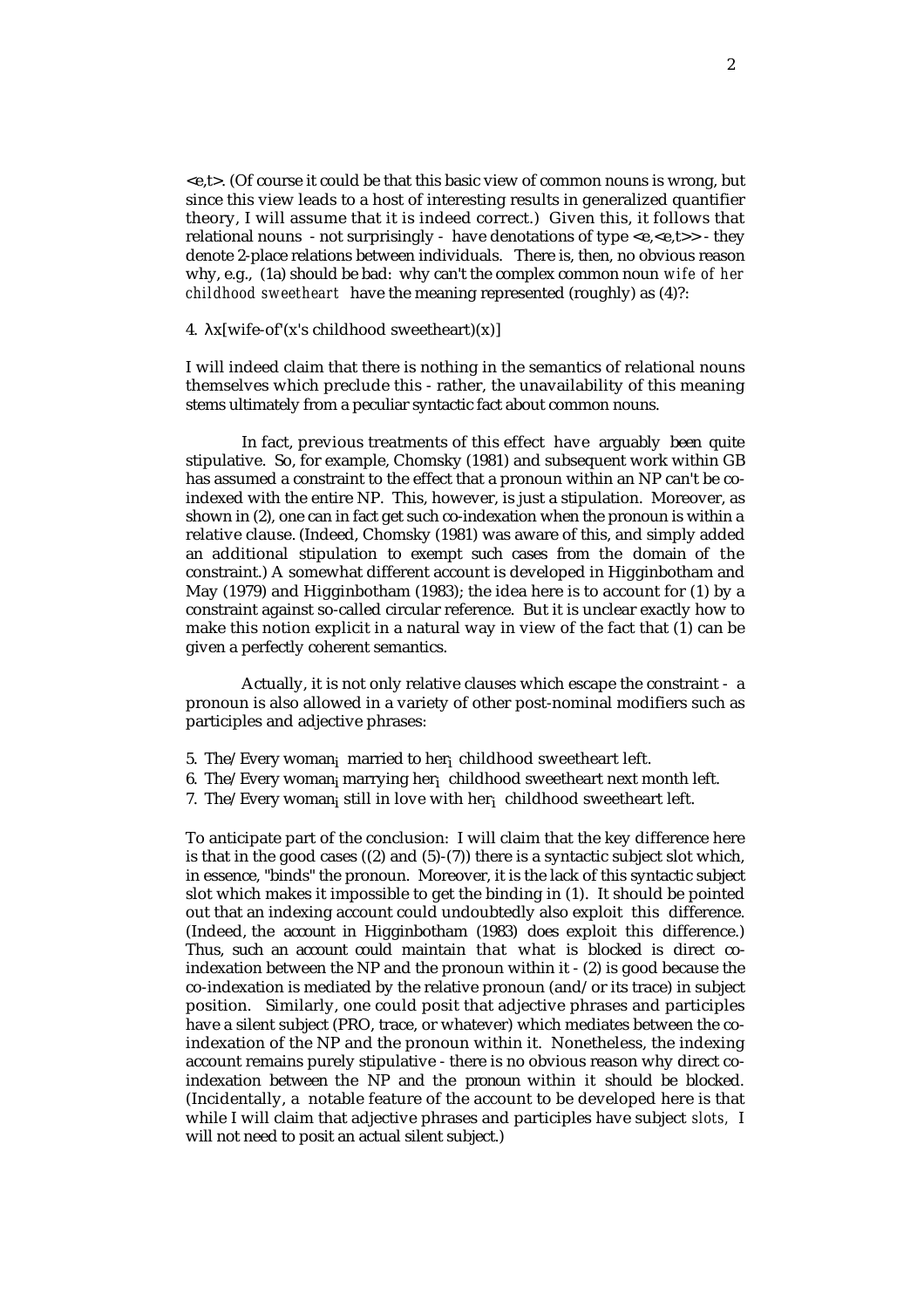# 2. Variable-Free Semantics

Consider the pair of sentences in (8):

8. a. Every man<sub>i</sub> thinks that Mary loves him<sub>i</sub>.

b. Every man thinks that Mary loves Jim.

The standard approach to variable-binding is well-known, and does have two apparent (related) advantages. First, any constituent C which contains a pronoun bound from outside  $\overline{C}$  has the same type of meaning as a corresponding constituent without such a pronoun. Thus here the embedded S in both (8a) and (8b) denotes a proposition relative to some assignment function assigning values to the variables. Put differently, in both cases the embedded S denotes a function from assignment functions to propositions. The same point can be made for the most deeply embedded VPs - both *loves him* and *loves Jim* denote a function from assignment functions to VP-type meanings. This would seem to be a happy result since - modulo the distribution of resumptive pronouns constituents containing pronouns which are bound from higher up have exactly the same distribution as corresponding constituents without such pronouns. (Note the "modulo" here: the true generalization appears to be that the set of environments sanctioning a constituent with a pronoun bound from higher up is a superset of those sanctioning a corresponding constituent without such a pronoun. I return to this point below.) The second advantage is related - the semantic combinatorics is the same regardless of whether or not the constituents whose meanings are combining contain pronouns. In other words, in both (8a) and (8b) the meaning of the lowest VP combines with the meaning of *Mary* in the same way, and the meaning of the embedded S combines with the meaning of *think* in the same way.

Despite this, there are problems with the standard approach (see Landman and Moerdijk, 1983 for relevant discussion). First, all such accounts that I know of require some sort of indexing conventions in the syntax or a level of LF at which pronouns are translated as variables, or both. Second, if we say that constituents have meanings relative to some way to assign values to the variables, then we are committed to variables being some kind of modeltheoretic object or at least to variables as key parts of the semantic machinery. I will argue below that the variable-free account allows for a truly direct interpretation of surface structures without use of mediating things such as variables, without use of indexing conventions, and without use of LF.

The alternative account, then, was proposed in Quine (1966). Here there is no sense in which variables are part of the semantic machinery, and no indexing is required in the syntax. The lowest VP in (8b) does not denote a function from assignment functions to properties, but rather a function from individuals to properties - i.e., it simply denotes the 2-place relation *loves.* Similarly, the embedded S *Mary loves him* denotes a function from individuals to propositions - i.e., it denotes the property  $x[love'(x)(m)]$ .

One could implement this idea in a variety of ways; the particular implementation here is (with one modification) the one developed in Jacobson (1991, 1992a, 1992b). First, I take a pronoun like *him* to denote the identity function on individuals. (Strictly speaking, it denotes the identity function on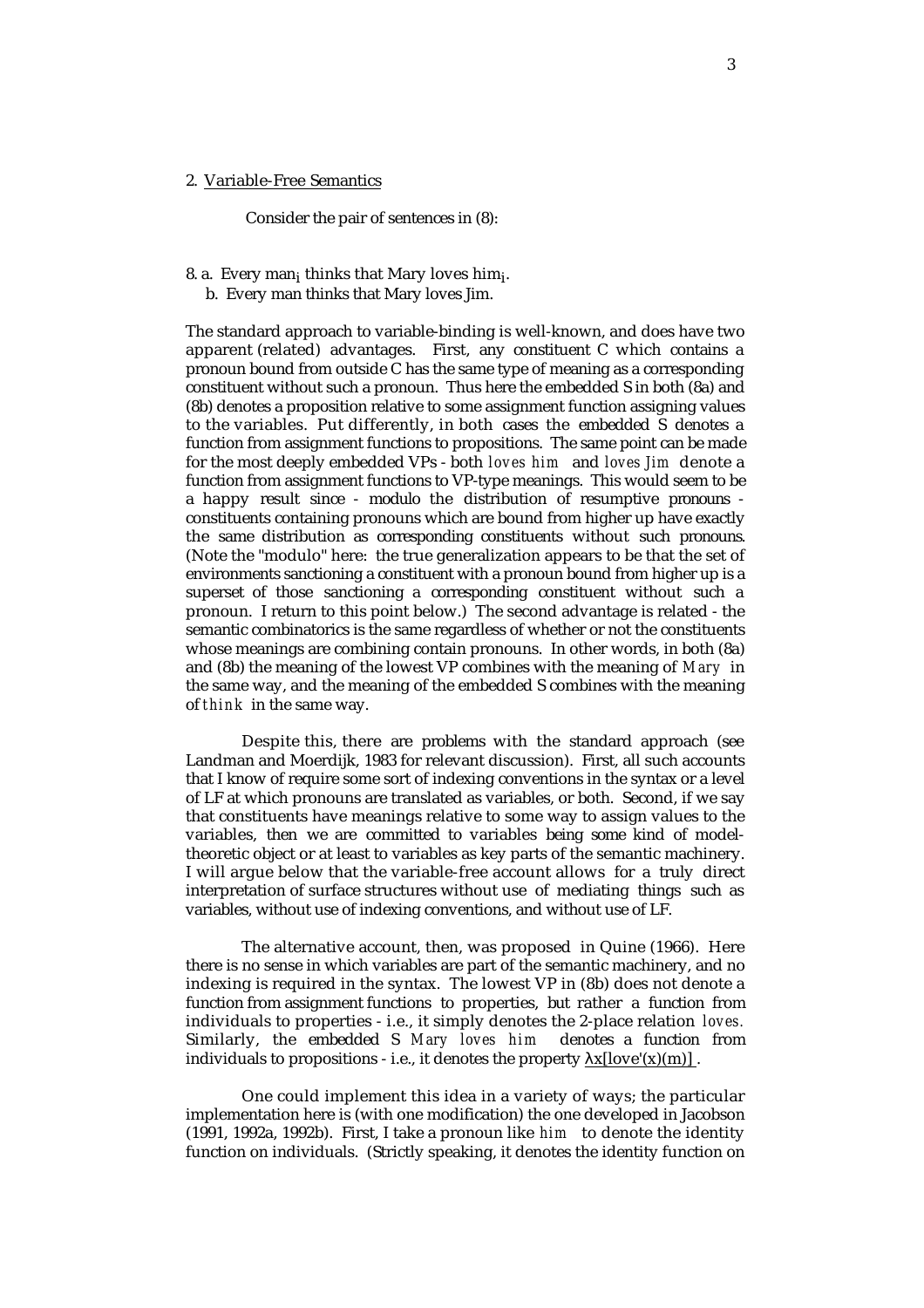male individuals, but for simplicity I will ignore gender here.) The second piece to this approach is to say how it is that *Mary loves him* ends up denoting the property  $\underline{x[love'(x)(m)]}$ . In my earlier papers, I suggested that the meaning of *him* function composes with the meaning of *loves* (yielding love'); this in turn function composes with the (type-lifted) meaning of *Mary* to yield the above property. Here, however, I will assume that function composition should actually be broken down into the Geach rule plus application. There are two reasons for this modification. First, this (as opposed to direct function composition) will allow any number of pronouns to be bound in any order. Space precludes a demonstration of this here; this will be detailed in Jacobson (in preparation). For the present purposes, however, we can note that this treatment will allow the semantics to hook into the syntax in a very natural way, as will be shown in Sec. 4. Thus the semantic combinatorics for the embedded S in (8a) sketched in (9) (here *g* stands for the Geach rule):

9. love-him' = *g*(love')(him') = f[ x[love'(f(x))]]( y[y]) = love'  $g(lift(m)) = g(l)P[P(m)]) = R[x[P(m)](R(x))]$ Mary-love-him' =  $g(lift(m))(love-him') = R[x[P(m)](R(x))](love') =$  $x[ P(P(m)](love'(x))] = x[love'(x)(m)]$ 

(At this point, the reader may wonder what allows these particular combinatorics to apply as opposed to other logically possible ones that give rise to incorrect meanings; we return to this in Sec. 4.)

To complete the account, we need to say how it is that the pronoun eventually gets bound. Here I assume that the meaning of *think* can type-shift by an operation I call *z* which, in essence, binds the pronoun in the complement of *think* to the subject slot. This is spelled out in (10):

10. Given any expression with meaning of type  $\langle X, \langle e,t \rangle \rangle$ , can shift to a homophonous expression with meaning of type  $\langle\langle e,X\rangle,\langle e,t\rangle\rangle$ , where ' = *z*( '). The definition of *z* is as follows: For any function g,  $z(g) = f[x[g(f(x))(x)]]$  (for f a variable of type <e,X>)

(In Jacobson (1992a) this is generalized for the case of 3-place verbs.) Thus *think* in (8a) undergoes this shift such that *z*(think') wants a property as argument. Moreover, to stand in the *z*(think') relation to some property P is to be an x such that x stands in the think' relation to  $P(x)$ .. Thus the rest of the derivation of (8a) is shown in (10):

10. think-Mary-loves-him' =  $z$ (think')(Mary-loves-him') =

P[  $x[think'(P(x))(x)][(y[love'(y)(m)]) = x[think'(love'(x)(m))(x)]$ every-man-thinks-Mary-loves-him' = every-man'( $x[think'(love'(x)(m))(x)])$ 

To illustrate with one further example, consider (11):

11. Every man<sub>i</sub> loves his<sub>i</sub> mother.

Since *his* denotes the identity function on individuals, the object NP *his mother* will denote the mother-of function - i.e., that function mapping each individual into that individual's mother. (Actually, to make this precise one needs to give a semantics for the genitive here; see Sec. 6.) The binding is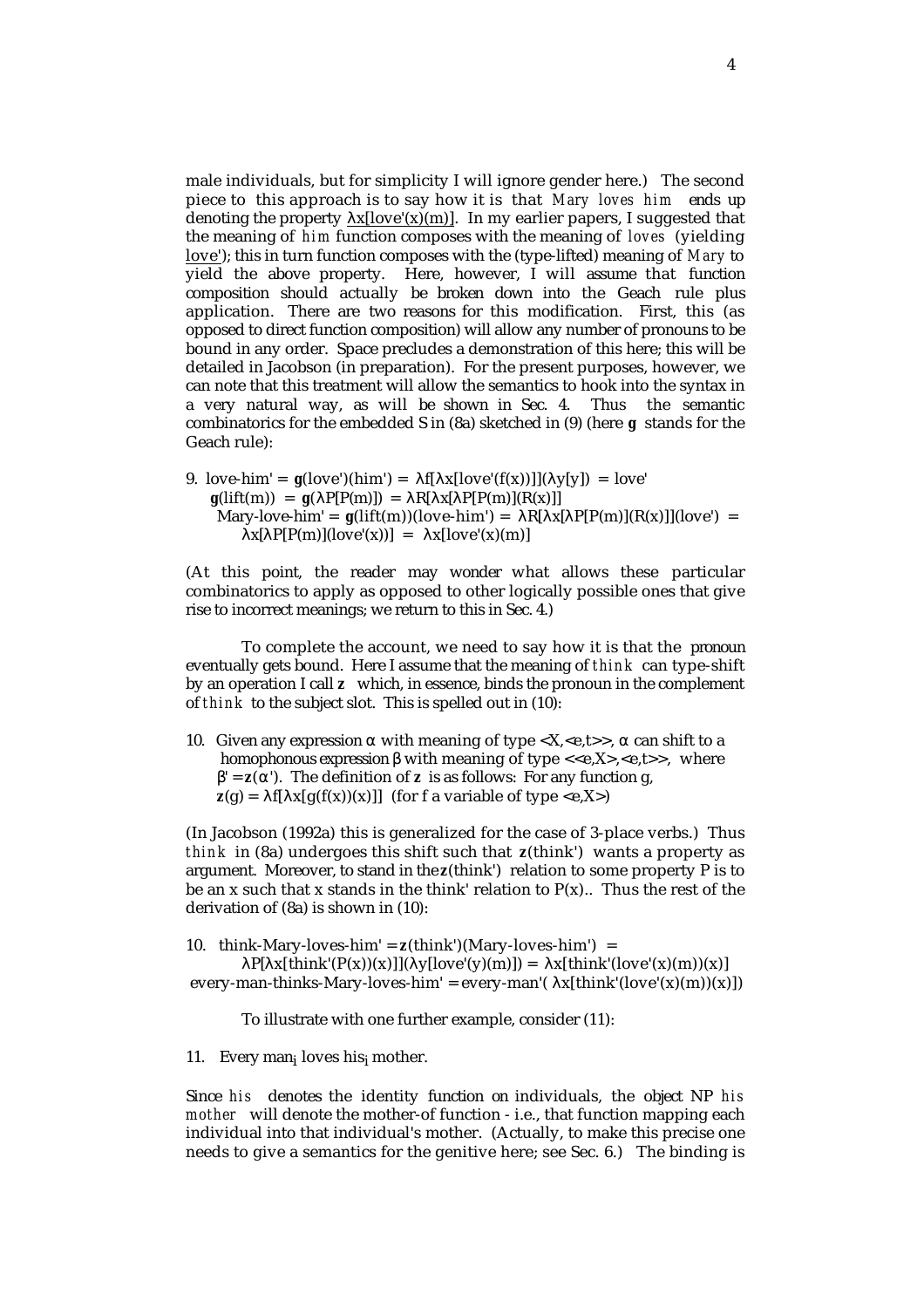effected by having *loves* undergo the *z* operation; to *z*-love a function f (of type  $\langle e,e \rangle$  is to be an x who ordinary-loves f(x). Thus in (11), the VP denotes the property of *z*-loving the mother-of function, and this occurs as argument of the subject.

While this does, admittedly, involve a slightly more complex set of combinatorics in the semantics than does the standard account, the payoff is that there is no essential use of variables as part of the semantic machinery, no indexing conventions, and a direct model-theoretic interpretation of each constituent. Moreover, the price would seem to be rather small. The only real combinatoric addition here is the adoption of the Geach rule, and once this is hooked into the syntax this will be fairly natural. Of course we have also made use of one other "trick" here to get the effect of binding - and this is the addition of the *z* type-shift rule. It is, however, worth noting that almost all other accounts of binding also need some extra combinatoric rule in order to effect binding.<sup>3</sup> For example, under an account in which pronouns translate as variables, one might posit that (12a) - which would be the meaning of the VP in (8a) - shifts into the meaning in (12b) and then occurs as argument of the subject:

#### 12. thinks-Mary-loves-him':

(a) thinks'(loves'(x)(m)) ===> (b) x[thinks'(loves'(x)(m))(x)]

Alternatively, one could pull out the subject and leave a variable in its place, and then -abstract over the open proposition *x thinks Mary loves x.* Either way, though, some type-shift rule is needed to effect binding.

There are, then, two ways in which my account differs from the usual accounts with variables. First I am of course not making any essential use of variables. Second - and this point will be crucial in the remarks here - the binding effect is located in a different place. In my account, binding is located in the type-shift rule that applies to some function which wants as argument both the pronoun-containing constituent and the binder. At first glance, these two differences may appear to be independent. That is, one might have a semantics with variables but nonetheless simulate the account here as follows: Translate *Mary loves him* in  $(8a)$  as  $love'(x)(m)$  and then have a rule which -abstracts over x at this point, shifting this into the property  $\underline{x[love'(x)(m)]}$ . Further, adopt the *z* rule as done here. Such an account, then, is not variable-free, but still locates the binding effect in the same place. However, as far as I can see, this simulation is so close to the variable-free approach that having variables is not doing any real work - in fact, the variables are, in a sense, just "getting in the way" since one needs to convert the propositional meaning of *Mary loves him* into a property. I will thus adopt the variable-free approach over this kind of simulation.

#### 3. Independent Motivation for this semantics

The central claim in this paper is that i-within-i effects follow from three things: (a) this treatment of the semantics of binding; (b) embedding this account into a Categorial syntax; and (c) the claim that common nouns do not have a subject slot. The interest in this is therefore only as strong as is the independent motivation for each of these claims, and so we turn briefly here to some independent motivation for this semantics.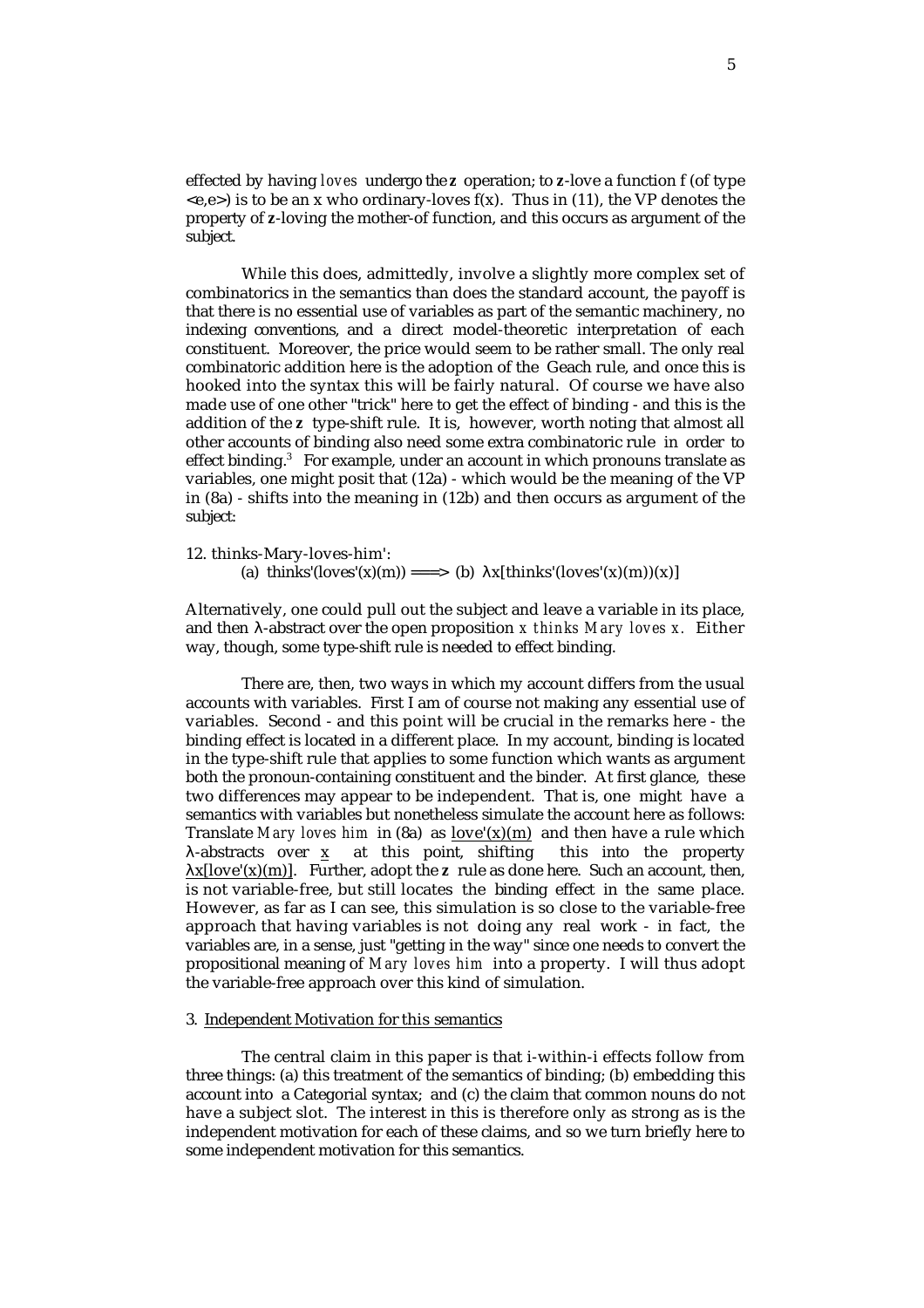In fact, a good deal of such independent motivation is given in Jacobson (1991, 1992a, 1992b, in preparation). Space precludes repeating the details of those discussions here, but I argue in those papers that this account has the following advantages. (1) It allows the semantics of functional questions proposed in Groenendijk and Stokhof (1983) and Engdahl (1986) to be subsumed under the general mechanism for binding. Thus a functional question like (13) simply asks for the identity of the function f such that *every-Englishman' z*loves f:

13. Who does every Englishman love? His mother.

(2) Moreover, it allows such questions to be subsumed under the general account of extraction in much of the CG literature. In the Groenendijk and Stokhof / Engdahl analysis, the gap needs to be given a complex translation  $f(x)$  which is incompatible with the usual CG assumption that the gap is nothing more than a "missing" argument. Under the account here, the gap is simply like any other gap. Since *love* has shifted by *z* it is expecting not an individual argument but rather an argument of type <e,e>. Thus the gap is again just this missing argument. (3) This account (unlike the usual account with variables) predicts that *his mother* is an appropriate answer to a functional question. Here *his mother* does not denote an "open" individual like the-mother-of-(x) but rather denotes the-mother-of function. (4) This allows for a treatment of unexpected inferences of the type discussed in Chierchia (1990) and Reinhart (1990) and again subsumes these under the general account of binding. (5) This accounts without making use of a level such as LF for some interactions of Bach-Peters sentences with Weak Crossover that were originally discussed in Jacobson (1977); in a semantics with variables these interactions necessitate a level of LF at which the first pronoun in a Bach-Peters sentence is "unpacked" into a complex representation while here no such level is necessary. (6) This allows for an account of certain cases of Antecedent Contained Deletion without positing a level of LF. Some of these arguments (such as that in (3)) will go through under almost any implementation of a variable-free account, but others (e.g., the arguments in (1), (2), (4), (5) and the new argument to be developed below) provide evidence for this particular implementation. In particular, they provide evidence for locating the binding effect in the *z* shift rule.

 Thus to these cases, I will add here one more case which centers on binding and coordination. Consider first a run-of-the-mill Right Node Raising sentence such as  $(14)$ :

14. Every man loves but no man married that woman.

One of the biggest successes of Categorial Grammar combined with the Partee and Rooth (1983) semantics for generalized conjunction is that this allows for a straightforward account of (14) without having to invoke a "Right Node Raising" analysis (Dowty, 1988; Steedman, 1990). Thus, *every man* can function compose with *loves* to yield a constituent looking for an NP to its right and similarly for *no man marries*. These two can thus conjoin and take *that woman* as object. But now consider (15):

15. Every man<sub>i</sub> loves but no man<sub>j</sub> married his<sub>i/j</sub> mother.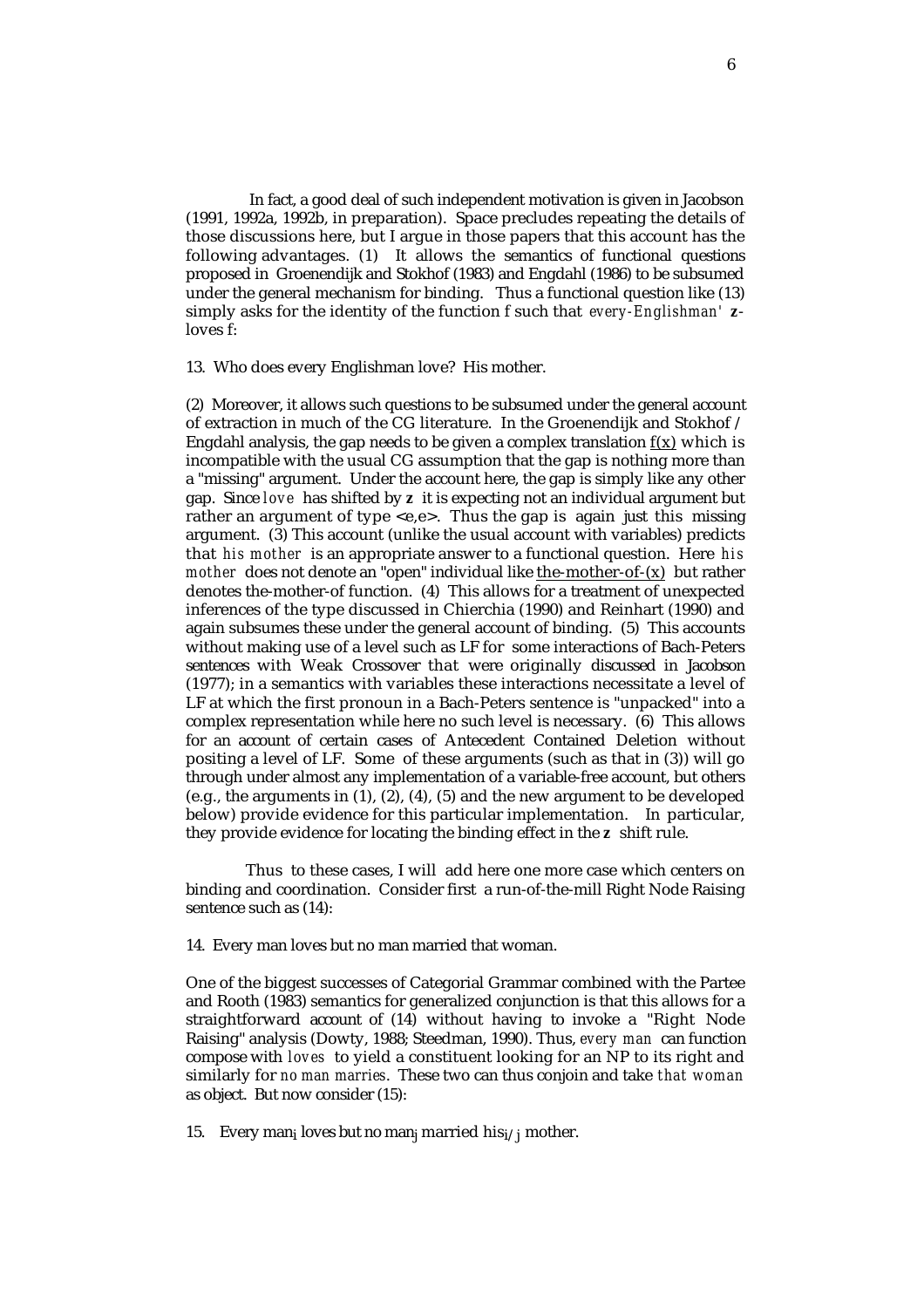This is impeccable on the intended reading, which I will refer to as the Across the Board Binding reading.

Under the standard approach(es) to binding, there is no obvious way to get the pronoun simultaneously bound by both NPs. In a nutshell, the problem with the standard account is that the variable-binding effect is located in the wrong place. Consider again, for example how binding occurs in a (roughly) analogous case like (11):

11. Every man<sub>i</sub> loves his<sub>i</sub> mother

As discussed above, one way to effect binding under the standard approach with variables is to map the meaning of the VP shown in (16a) into (16b) and then take that as argument of the subject:

16. loves-his-mother' = (a) loves'(the-mother-of'(x)) ===> (b)  $(x[lowest'(the-mother-of'(x))(x)]$ 

But this will not extend to (15) since here there is no VP of the form *loves his mother.* In other words, in (15) there simply is no constituent whose meaning is of the right form to undergo the binding rule. The same remarks will apply under a theory in which binding is effected via a level at which the subject has been scoped out and replaced by a variable.

In fact, I can see only two ways to get the ATB reading under an approach in which pronouns translate as variables. One is to simulate the variable-free approach; I will postpone discussion of this until I discuss the variable-free approach. The second is to abandon the CG analysis of coordination for this type of case, and to posit instead a Right Node Raising analysis. By this, I mean only any analysis which posits some level at which there are actually two sentences and where the binding thus takes place at this level. Such an analysis, then, will map (15) into (or, derive it from) an LF such as that in (17) or (18) (or something analogous). The key point is that the "Right Node Raised" NP *his mother* is mapped into two separate NPs at LF; for expository purposes I have underlined these in (17) and (18).

17. Every man' ( $x[x]$  loves  $x$ 's mother ]) but no man' ( $y[y]$  marries  $y$ 's mother ]) 18. Every man' ( $x[x]$  loves  $x$ 's mother ]) but no man' ( $x[x]$  marries  $x$ 's mother ])

But even if one were willing to countenance a Right Node Raising analysis, there is a subtle problem here. Note that if (17) is the LF for (15) then we require only that the single NP which is "unpacked" into two NPs at LF be identical up to the variables. If (18) is the LF for (15) we can place a stronger requirement on the "unpacking" of this NP: it must unpack into two identical copies - where even the variables must be identical. Either way, however, there is a problem with respect to (19):

19. \*John<sub>i</sub> thinks that every man loves but that no man<sub>i</sub> married his<sub>i/i</sub> mother.

Note that (19) cannot have a reading where *his* is simultaneously bound by both *John* and by *no man.* (In fact, this is just an instance of the more general observation made in Chierchia (1988) that there can never be binding out of just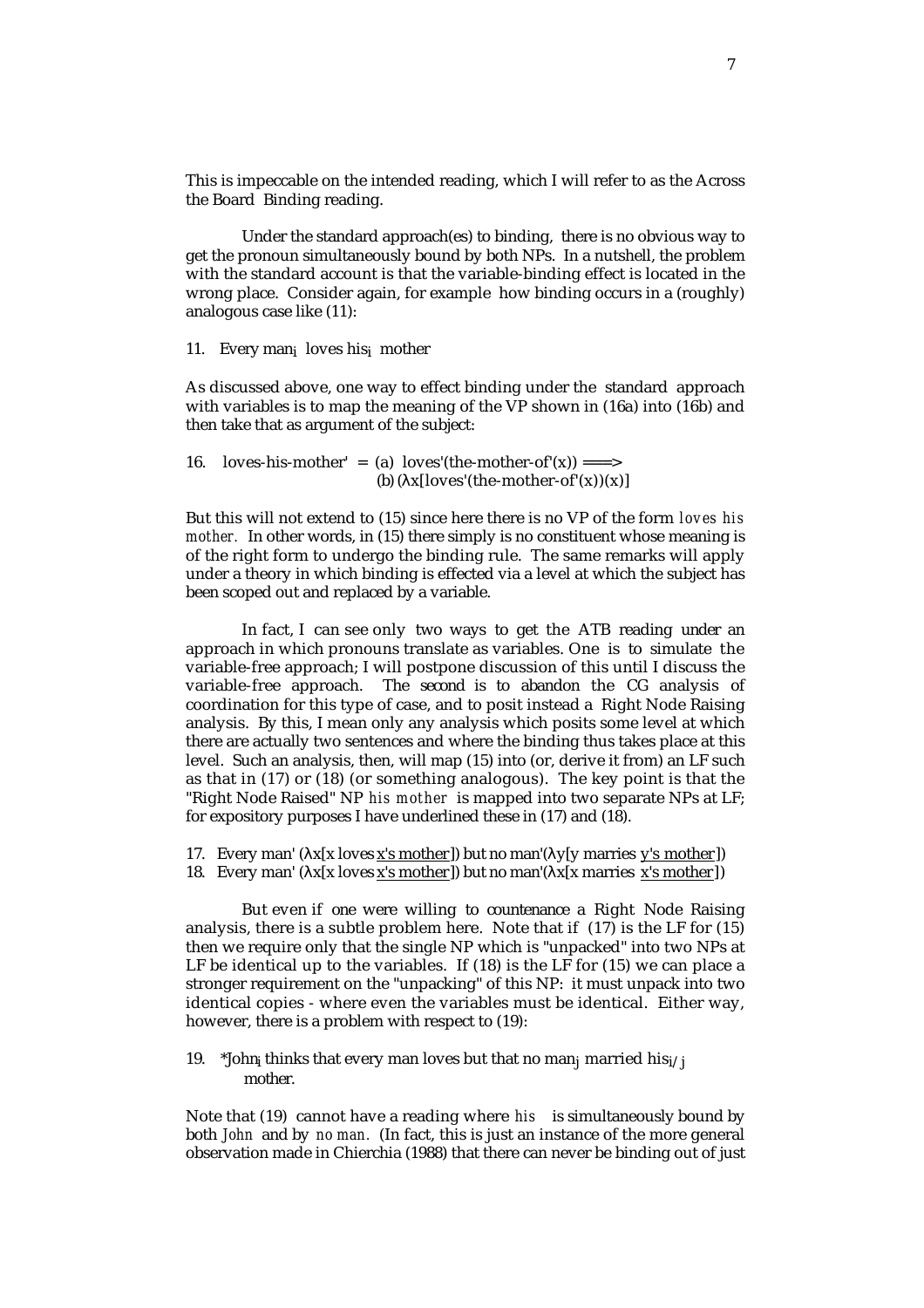one conjunct.) But if (15) could map into (17), then (19) should be able to map into (20), since here the single NP has "unpacked" into two NPs differing only in the variables (again I have underlined the NPs). Similarly, if (15) must translate into (18) (where the variables within the NPs are identical) then there is no obvious reason why  $(19)$  could not translate as  $(21).<sup>4</sup>$ 20. John' ( $y[y]$  thinks that every man' ( $x[x]$  loves y's mother ) but that no man'( z[z loves z's mother ]))

21. John'( $y[y]$  thinks that every man'( $x[x]$  loves  $y$ 's mother  $y$ ) but that no man'( y[y loves y's mother] ))

Under the variable-free approach, on the other hand, this entire domain is unproblematic. First, take the simple ATB binding case in (15); the semantics for this is shown in (22). Informally, the first conjunct denotes the set of functions f such that every man *z*-loves f, and the second conjunct denotes the set of functions g such that no man  $z$ -loves g. Both are of type  $\langle \langle e, e \rangle, t \rangle$  and thus may conjoin. Given the Partee and Rooth (1983) semantics for generalized conjunction, the conjoined material will denote the intersection of these two sets of functions. Moreover, as discussed above, since *his* denotes the identity function on individuals, *his mother* will denote the mother-of function, and so it is of the right type to serve as argument of the conjoined material. Thus no Right Node Raising analysis is needed here.

22. every-man-loves-but-no-man-marries' = (for the generalized ∧ of Partee and Rooth): every-man' o *z*(love') no-man' o *z*(marry') =  $f[every-man'(z(love')(f))]$  g[no-man'( $z(mary')(g)$ ] = (by def of )  $f[every-man'(z(love')(f)) \quad no-man'(z(marry')(f))] = (by def of z)$ f[every-man'( $x[love'(f(x))(x)])$  no-man'( $y[mary'(f(y))(y)])$ ]

Second, it follows immediately under this approach that there can be no binding out of just one of the conjuncts as illustrated in (19). The basic idea is this. Under *John thinks* we have the conjunction of two expressions: *every man loves* and *no man marries.* Notice that *no man* is trying to bind the pronoun in the object; this means that *marries* has undergone *z*. This in turn means that *no man marries is of type <<e,e>,t>.* Consider now the first conjunct *every man loves.* Here *every man* is not trying to bind into the object, and so we have one of two possibilities regarding the meaning of *every man loves.* It could be something which is looking for an ordinary individual object; in this case its meaning is of type <e,t>. Alternatively, both *loves* and *every man* could have shifted by the Geach rule (in this case, *loves* will shift to type shifted by the Geach rule (in this case, loves <<e,e>,<e,<e,t>>>and *every man* to type <<e,<e,t>>,<e,t>>). These two can then function compose. What this means is that *every man loves* is indeed looking for something which contains a pronoun but here it also wants the pronoun to remain unbound, and only be bound from higher up (for example, by *John)*. (This, in fact, is what is trying to happen in (19).) But in this case the meaning of *every man loves* is of type  $\langle e, e \rangle, \langle e, t \rangle$ . Thus either way its meaning is not of the right type to conjoin with the meaning of *no man marries.* This is spelled out more explicitly in (23):

23. *no man marries* (in (19)) - is trying to bind; hence its meaning is as follows: no-man' o  $z$ (marry') = f[no-man'( $z$ (marry')(f)] of type <<e,e>,t>

*every man loves* - is not trying to bind; hence its meaning is either: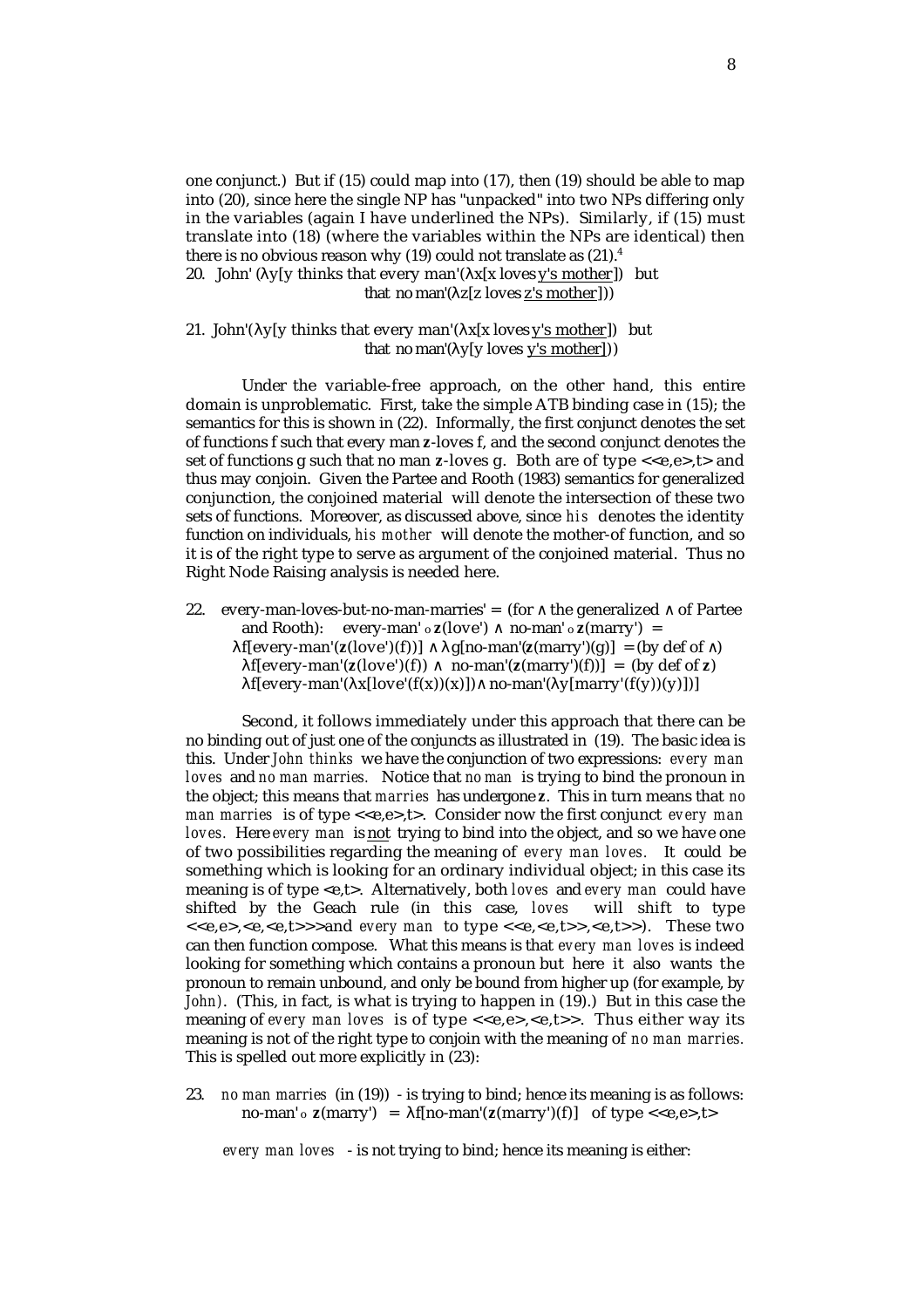(a) every-man'  $\circ$  loves' = x[every-man'(loves'(x))] of type <e,t>, or (b)  $g(every-man') \circ g(loves') = f[g(every-man')(g(loves')(f))] =$ f[ R[  $x[every-man'(R(x))]]$ ] g[  $y[loves'(g(y))]](f)$ ] = f[  $x[every-man'(loves'(f(x)))]$ ] of type <<e,e>,<e,t>>

Of course one might now object that although this account successfully blocks binding out of a conjunct, it should also block binding into a conjunct as in (24), since here too the conjoined constituents are not of the same type:

24. Every man<sub>i</sub> thinks that Mary left and that he<sub>i</sub>stayed.

The first conjunct here is of type t, and the second of type  $\langle e,t \rangle$ . But in fact (24) is unproblematic; binding is possible here in the same way that binding is possible in general. If and is listed in the lexicon as being of type  $\langle X, \langle X, X \rangle \rangle$ then it itself could undergo the Geach rule and hence combine with one constituent which contains a pronoun as argument, and with another that doesn't. (The second constituent will type-lift so as to be a function over *and X* and will also undergo the Geach rule.) Analogous points with respect to extraction have been noticed over and over in both the CG and the GPSG literature. Hence (24) is derived as follows:

25. and' = q[ p[p q]]  $g(and') = P[x[and'(P(x))] = P[x] p[p P(x)]]$  $he$ -stayed' = stay' and-he-stayed' =  $g($ and')(stay') = x[ p[p stay'(x)]] lift(Mary-left') (over type  $\langle t, t \rangle$  = S[S(Mary-left')]  $g(lift(Mary-left')) = Z[X[S(Mary-left')](Z(x))]$ (for Z of type  $\langle e,\langle t,t\rangle \rangle$ )  $g(lift(Mary-left'))(and-he-stayed') = x[Mary-left' - stay'(x)]$ 

To return to the simple ATB case in (15), the advantage of the variable free approach is two-fold. First, it seems to locate the binding effect in exactly the right place - by locating it in a type-shift rule which operates on the meaning of *love* and *marry* we don't need a full VP *loves his mother* in order to get the binding effect. Second, *his mother* denotes just the mother function, and so its meaning is right to be the argument of the conjoined material. Of course an approach with variables could, as discussed earlier, simulate this. That is, such an approach could map the "open" individual x's mother into the mother-of function and could also incorporate the *z* rule to do the binding. But again this simulation would seem to be so close to the approach here that it is not clear that the variables are doing any real work.

#### 4. Syntax of the account

Having provided some independent motivation for this semantics, let us now consider the question of how this should be hooked in to the syntax. The variable-free approach claims that the embedded "Ss" in (8a) and (8b) have different semantic types; one is a proposition, the other a property. Given the basic fit between the syntax and the semantics maintained in most versions of Categorial Grammar one might, then, expect some syntactic difference as well.

Aside from the aesthetics of the syntax/semantics match, there is a another reason to tightly couple the syntax with the semantics: we need to somehow regulate the semantic combinatorics. Take again the semantic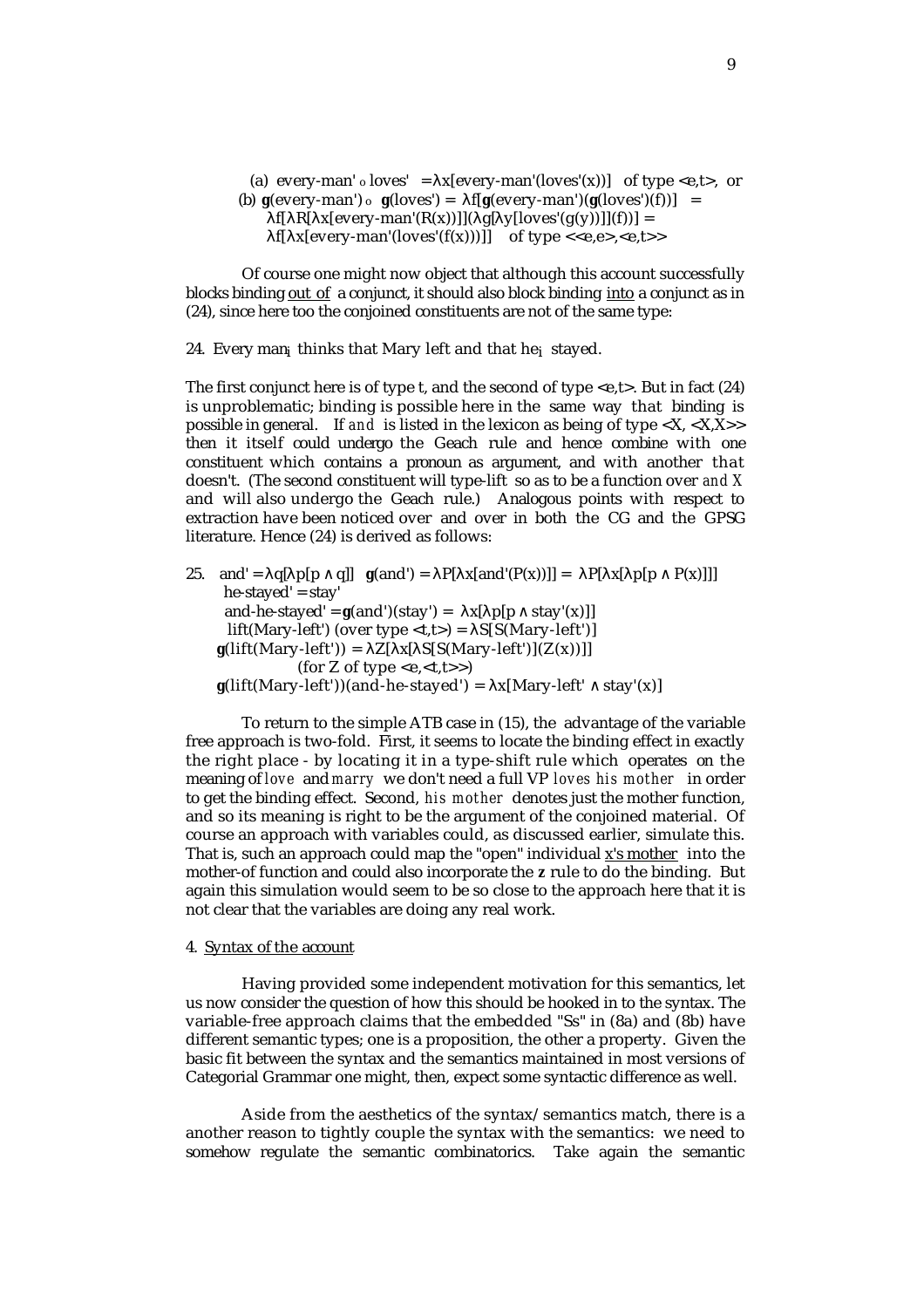derivation of *Mary loves him* which was shown in (9). While we have shown one set of combinatorics which provide this with the desired meaning, the question arises as to how to block other combinatoric possibilities which result in impossible meanings. For example, assume that *Mary* is listed in the lexicon as denoting just the individual m . When the subject *Mary* combines with the VP *loves him,* we must block a derivation in which m is simply taken as argument of the VP (which, recall, simply denotes the two-place relation love'). For if m were taken as argument of this VP, then we would mistakenly end up with a meaning for (8a) where Mary is the lovee rather than the lover.

This, however, can be solved perfectly straightforwardly by hooking the semantics into the syntax in exactly the way one might expect. First, assume that constituents which contain a pronoun are marked as such in the syntax; we will use a superscript of the appropriate category on such constituents, where this superscript can be seen as a kind of feature. In other words, the VP *loves him* in (8a) is actually of category VPNP and *Mary loves him* is an SNP. In fact, we will take a pronoun such as *him* also not to be an NP, but also to be an NP<sup>NP<sub>.5</sub> Note that any expression of category  $\rm A^B$  denotes a</sup> function from B-type meanings to A-type meanings.

The next question which arises is how this feature gets transmitted and how the this feature is used to regulate the semantic combinatorics. The answer here is straightforward - just as we allowed expressions to undergo the Geach rule in the semantics, so will we allow the corresponding syntactic operation. That is, we will posit the rule in (26), which we will refer to as **g**:

26. For any expression of category  $A/B$  and for any category C, there is a homophonous expression of category  $A^C/B^C$ , where '= V[ c[ '(V(c))]] (for V a variable of type  $\langle C', B' \rangle$  and c a variable of type C'.

Thus the semantics of (26) is just the Geach rule and the syntax is similar - it allows the function to combine not with an ordinary B but rather with a  $B^C$  and the result inherits the superscript feature. This is, of course, reminiscent of the sort of feature passing conventions which have been developed within GPSG, and it is being used here for a similar purpose (except that here it is used for the case of pronouns rather than gaps).

Notice that we now have a ready answer to the question of why it is that a constituent containing a pronoun can occur in any environment where a corresponding constituent without a pronoun can occur. If a constituent of category B can occur as argument of something of category  $A/B$ , then a BC can also occur as argument of a homophonous expression. Thus, one of the apparent advantages of the standard approach with variables disappears: the fact that constituents with pronouns occur wherever constituents without pronouns do follows equally naturally under this approach. In fact, as noted earlier, the generalization holds true only in one direction - the existence of resumptive pronouns shows that there are environments where a pronoun-containing constituent can occur where a corresponding constituent without a pronoun cannot occur. This too is easily accounted for here; we need say only that relative pronouns want as arguments either an S with a gap (I leave open the status of the category of such constituents) or an  $S^{NP}$ . More importantly, the semantic combinatorics are now hooked into the syntax in such a way that no wrong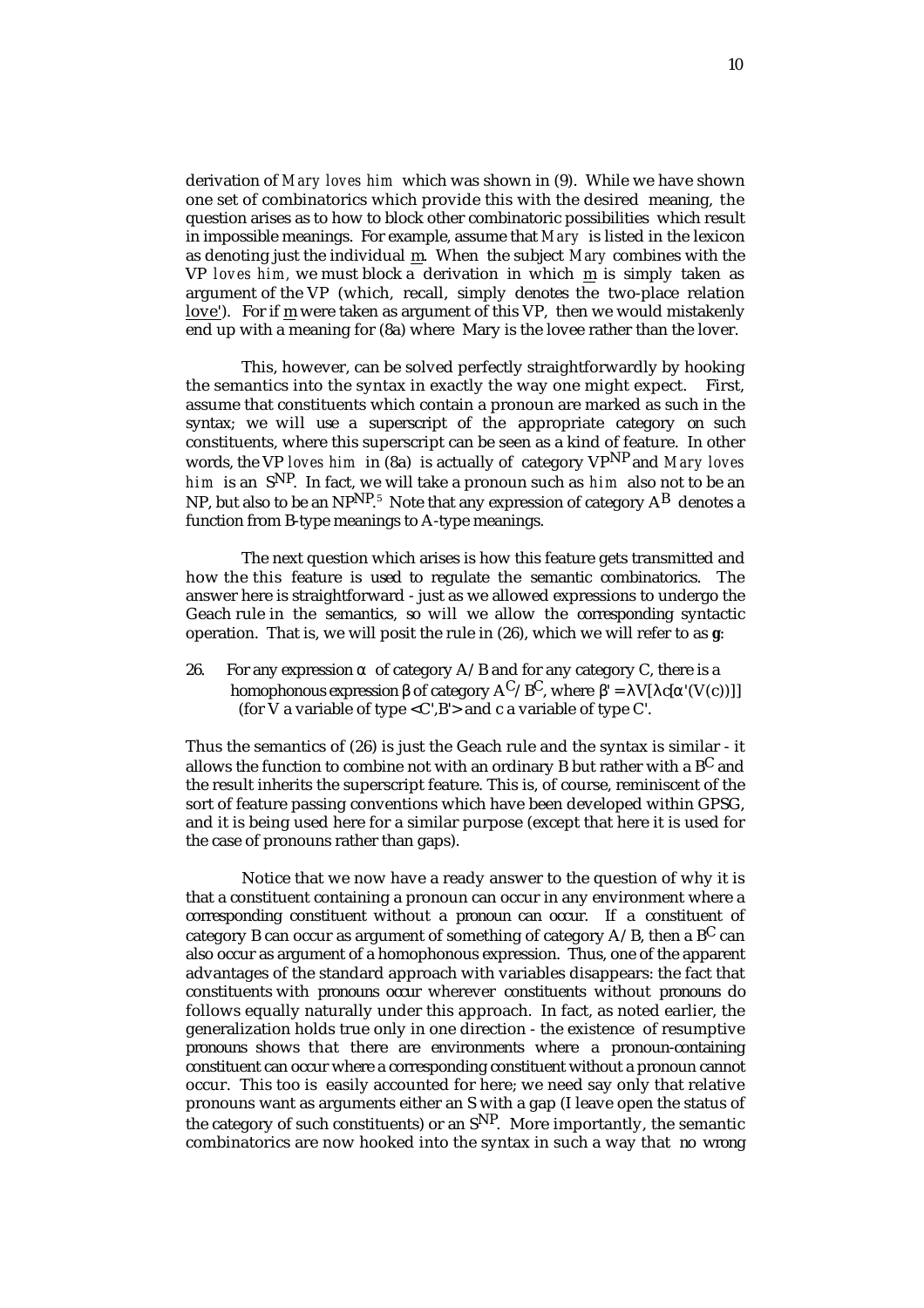meaning can result for (8a). The full derivation of the embedded S in (8a) is now sketched in (27), but the main point is rather simple. In order for *Mary* to combine with *loves him* it has to have undergone **g**, and since **g** has both a syntactic and a semantic side this ensures that the subject can only combine with the meaning of the VP in the right way.

27. him;  $NP^{\text{NP}}$ ; him' =  $x[x]$ 

loves;  $(S/LNP)/RNP$ ; loves' ==>**g** loves'  $(S/LNP)^{NP}/RNPNP$ ;

 $f[y|loves'(f(y))]$ loves him;  $(S/LNP)^NP$ ;  $g(\text{love})(\text{him'}) = f[y(\text{loves'}(f(y))]](x[x]) = \text{loves'}$ Mary (lifted);  $S/R(S/LNP)$ ;  $P{P(m)} = \rightarrow g$ Mary;  $S^{NP}/R(S/INP)^{NP}$ ; R[ x[ P[P(m)](R(x)]] Mary loves him;  $S^{NP}$ ;  $g(Mary')$  (loves') = R[ x[ P[P(m)](R(x)]](loves') =  $x[loves'(x)(m)]$ 

Having hooked the semantics into the syntax in this way, we now also need to make one modification to the *z* rule; this was given in (10) where I gave only the semantic side. However, this too will need a syntactic side, and this is for two reasons. The first is again aesthetic - we would again expect the semantic shift to be coupled with a corresponding syntactic shift. Aesthetics aside, a corresponding syntactic shift is now forced by the entire system. Consider, for example, *thinks* in (8a), which has undergone *z*. It is combining not with an ordinary S but rather with an  $S^{NP}$ , and thus its syntactic category must have shifted as well as its semantic type. (Note that in the case that the subject of *think* does not bind the pronoun, then *think* undergoes **g** rather than **z**, where **g** also shifts its category.) Thus, we can now explicitly spell out the binding rule as follows; we will call the full rule **z**:

28. For any expression of category  $(A/NP)/B$  and semantic type  $\langle X, \langle e, Y \rangle \rangle$ , there is a homophonous expression of category  $(A/NP)/B<sup>NP</sup>$  of semantic type  $<, >$ , where  $' = z(')$  (i.e.,  $' = f[x] (f(x))(x)$ ]] )

We are now ready to see an interesting pay-off to this approach. By adopting a parallel treatment of the syntax and the semantics, we predict that the only expressions which can undergo the **z** operation are those which syntactically expect at least two arguments - they must have an argument slot of category B and a later argument slot. Since this is crucial to the account of iwithin-i effects, it is worth reiterating that adding this syntactic requirement to expressions undergoing **z** is not just a stipulation designed for the problem at hand. It is necessitated first by the general premises of Categorial Grammar, and second by the need to ensure that no wrong semantic combinatorics ensue. Of course we are assuming that for the most part there always is a tight correspondence between the syntactic category of an expression and its semantic type, and so adding the syntactic part to (28) might at first glance appear to have no real effect. Suppose, however, we were to find a bit of mismatch on this score say, in the lexicon. In other words, suppose that there are lexical items with meanings of type <e,<e,t>> which never syntactically combine with two NP arguments. Then even those these have the right semantic type to undergo **z** they do not have the right type syntactically, as they are not syntactic 2-place functions. And indeed, I will suggest directly that relational nouns are just this - i-within-i effects, then, will follow from exactly this peculiar property of nouns.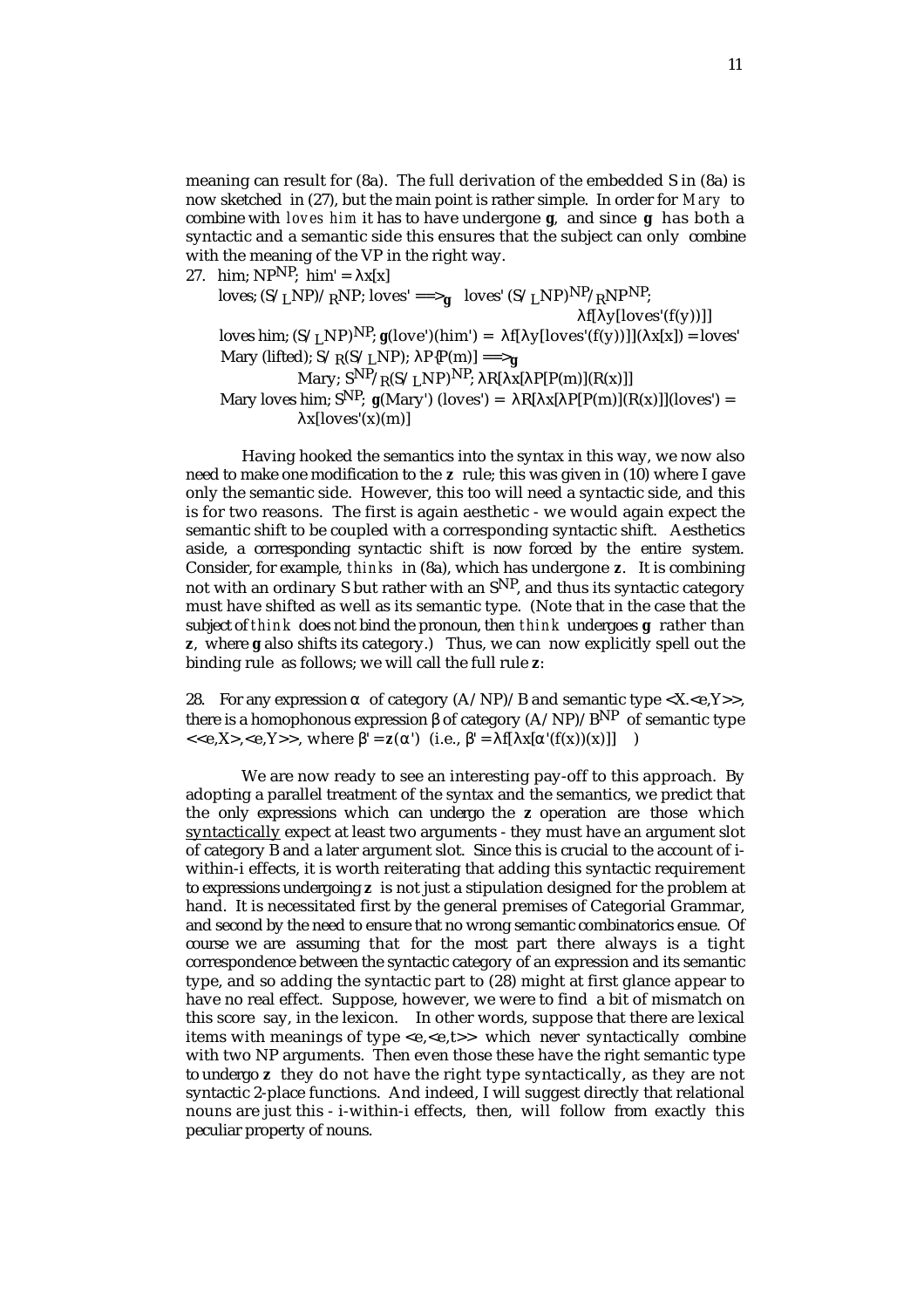## 5. i-within-i effects

We now have all of the pieces needed to account for the mysterious iwithin-i effects. First, consider the cases in (2) and (5)-(7), where the pronoun is bound within a relative clause, a participle, or an adjective phrase. These are all perfectly straightforward; *marry* in (2), *married* in (5) and *marrying* in (6) all undergo **z**, and so the pronoun is "bound" by the subject slot. Similarly, *in love* undergoes **z** in (7). (It should be pointed out that the indexing shown in these examples is thus a bit misleading; there is no actual sense in which the entire NP nor the head is "binding" the pronoun. Rather, the pronoun is actually being bound by the subject slot via the **z** operation, and the entire phrases are modifiers of the head noun.) Note that we are assuming here that participles and adjectives have actual syntactic subject slots - thus the adjective *in love* takes two arguments (the *with-PP* and a subject), and a participle like *marrying* or *married (to)* also takes two arguments. This will be justified below. But note further that we do not need any silent subject to appear in these "slots", since binding has nothing to do with co-indexation between actual NPs.

Now let us return to an i-within-i case such as (1). In fact, if we consider only the semantic part of the *z* operation then the ungrammaticality of this is indeed a mystery. Since *wife* is a relational noun its meaning is presumably of type  $\leq e, \leq e, t \geq 0$ , and there is then no obvious reason why it couldn't undergo *z* to give (4), as shown in (29):

29. wife' ==>  $z(wife') = f[x|wife-of'(f(x))(x)]$ 

Given the variable-free approach, *her childhood sweetheart* will have as its meaning (roughly) y[the-childhood-sweetheart-of'(y)] and this should be able to occur as argument of *z*(wife') with the result that *wife of her childhood sweetheart* will have the i-within-i violating meaning shown earlier in (4).

The solution to the mystery, however, lies in the syntactic side. Although common nouns are usually assumed to have meanings of type <e,t>, it is also quite standard in most recent Categorial Grammar literature not to treat these as syntactically functions. Rather, contra Montague (1974), N is usually considered just to be a basic category rather than an abbreviation for some function category. If this is right, this means that relational nouns are syntactically just one-place functions; they are just of category  $N / RPP$ . In that case, then, these are not of the right syntactic category to undergo the **z** rule. Put differently, nouns contrast with adjective phrases, VPs, participles etc. in that they don't contain a syntactic subject slot, and so there is no slot to bind the pronoun. Thus the fact that *wife* cannot shift in (29) follows from this peculiarity of the syntax of common nouns.

At this point, one might raise the following objection. We have indeed accounted for the facts, but only by adopting one key stipulation - this stipulation being that even though common nouns denote functions of type <e,t> they are syntactically not functions. Consequently, although relational nouns denote functions of type <e, <e, t>> they are syntactically only one-place. (Moreover, the claim here is that we do have to live with the fact that there occasional mismatch between semantic and syntactic types, at least in the lexicon.) Indeed, this is just a stipulation, but the important point here is that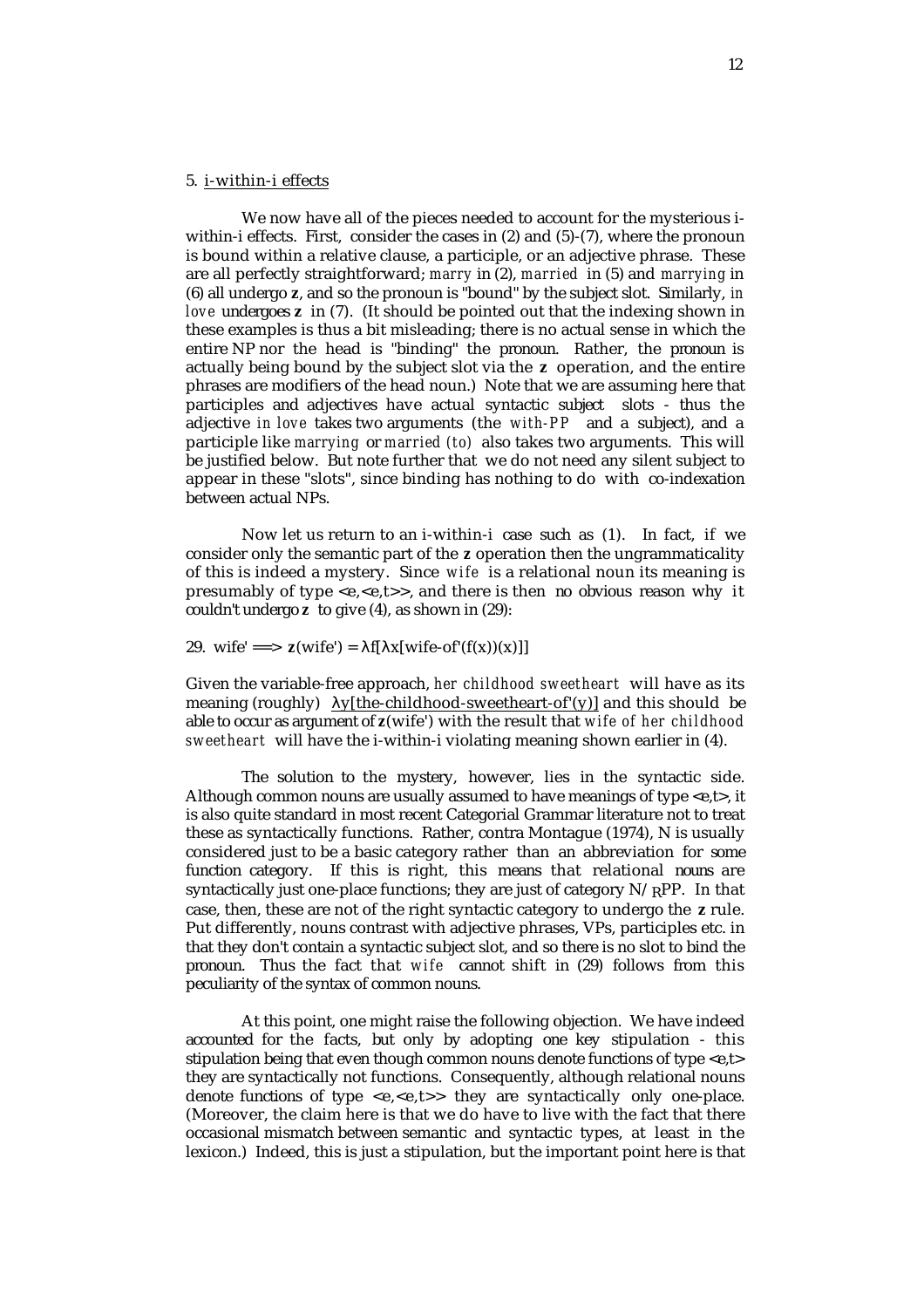it is a stipulation which has independent motivation, quite apart from iwithin-i effects. Moreover, the claim that adjective phrases and participle phrases doin fact have syntactic subject slots also has independent motivation.

Let us consider the second claim first. The fact that (5)-(7) are good relies on the assumption that *in love, marrying,* and *married* are all syntactically two-place and have syntactic subject slots. This assumption is justified by the observation that - although these rarely directly combine with their subjects - there are environments where they do; these have gone under the rubric of "small clauses". Thus, for example, Buekema and Hoekstra (1985) note cases like (30):

- 30. a. With Barbara marrying John next month, you'll need a new suit.
	- b. With John married to Sue, he'll finally be happy.
		- c. With Sue in love with John, they'll have to rethink the job situation.

Presumably, then, a participle phrase like *marrying John next month* is actually of some category X/NP, where *with* can combine with an X to give an adverbial (see Jacobson, 1990 for further discussion). Similarly for passive VPs like that in (30b); these too must have some category of the form Y/NP which can occur as argument of *with;* the same remarks apply to the adjective phrase in (30c). This in turn means that *marrying, married,* and *in love* are all syntactically 2-place. It thus follows that they can undergo the **z** rule in (28), and from this it follows that (5)-(7) are possible.

A second environment which sanctions such "small clauses" is the complement of verbs like *like* and *prefer* as in (31):

31. I would prefer him marrying Sue / married to Sue / in love with Sue.

One can show that these are genuine small clauses rather than being a "Raising to Object" configuration by noting that the entire constituent can occur in copular sentences:

32. What I would prefer is him marrying Sue / him married to Sue / him in love with Sue.

Again, then, we can assume that participles and adjective phrases have subject slots, and can take these subjects to give constituents of some category or categories which can in turn occur as the complement of *prefer.* 

But now compare this to common nouns (by which I mean both ordinary 1-place nouns and relational nouns coupled with their complements). The most striking piece of evidence for the claim that these in fact do not have syntactic subject slots is the fact that they never combine with subjects, even in these configurations:

- 33. a. \*With that piece of wood table, we'll have a place to eat. b. \*With Barbara friend of yours, you're certain to win the election.
- 34. a. \*I would prefer that piece of wood table. b. \*I would prefer Barbara friend of yours.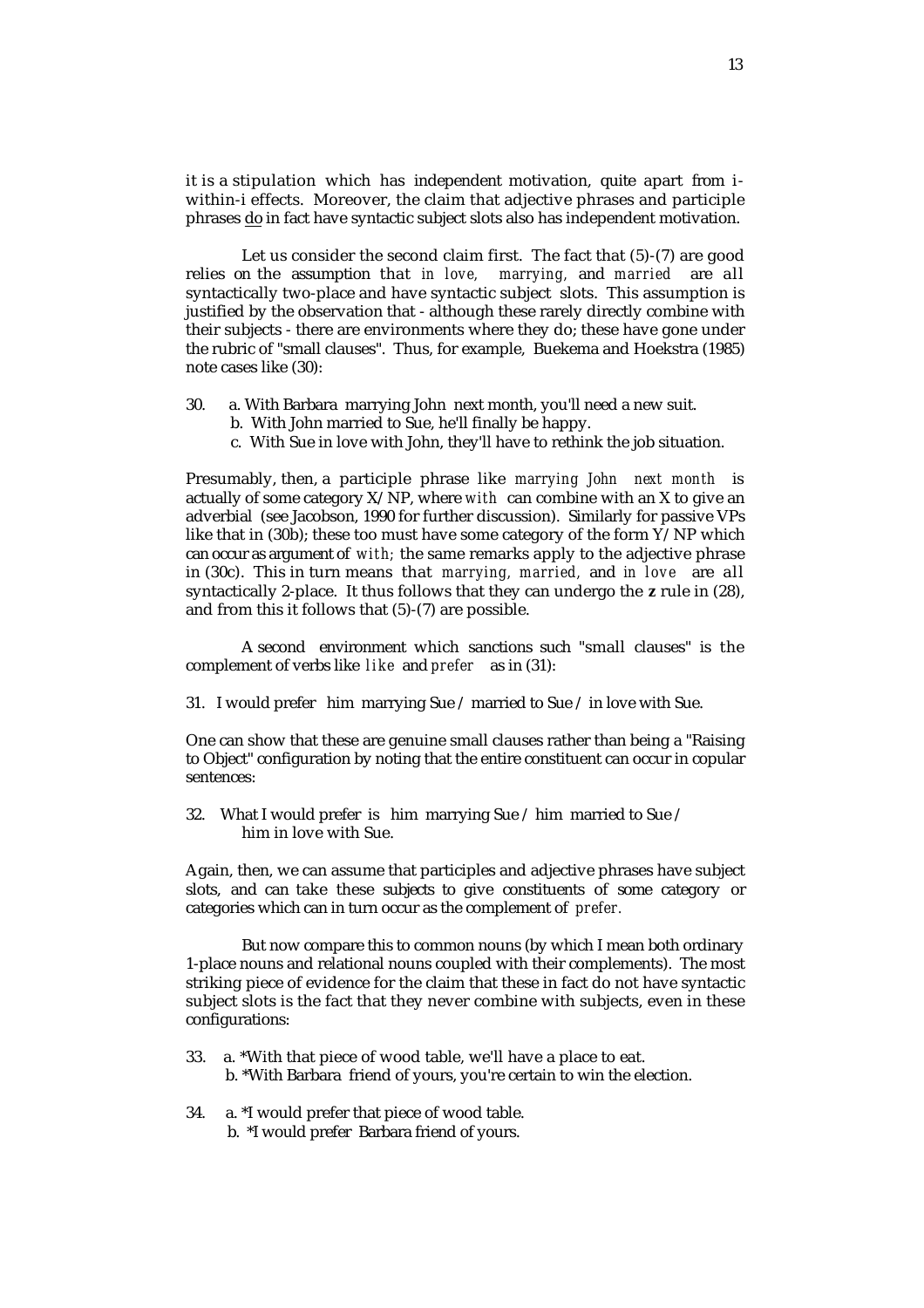(There is actually a class of apparent common nouns like *president* which do occur predicatively and thus do directly take subjects: *With Barbara president,....* etc. I assume, with Partee (1985), that these are actually NPs occurring predicatively, and not common nouns.) Thus the fact that ordinary common nouns do not occur with "subjects" provides very strong evidence for the claim that N is not a functional category - it is not an abbreviation for something of the form  $X/NP$ . This in turn means that relational nouns only have one syntactic slot.

There is a second - albeit only suggestive - piece of evidence that common nouns differ from other predicative expressions in not having syntactic subject slots; this centers on so-called Principle A effects. Recent work by Pollard and Sag (1992) has suggested that the correct descriptive generalization concerning locally bound anaphors like reflexives and reciprocals is that given in (35) (I am ignoring one complication concerning the precise descriptive statement which arises from the existence of 3-place verbs; this will not affect the point at hand):

35. Take some anaphor X. If this occurs within the complement of some function Y such that Y has a higher NP argument slot, then X must be bound to the higher slot. If not, then it can remain free.

I have no account of what this descriptive generalization follows from, nor how best to treat such locally bound anaphors within the treatment of binding here. But for the present purposes, the important point is that (35) does seem to be descriptively correct, and thus we get the well-known fact that reflexives and reciprocals, for example, must be locally bound if they have a higher coargument slot, as in (36):

36.  $\,$  Mary $_{\rm m}$ said that John $_{\rm j}$  likes himself  $_{\rm j}$ / \*herself $_{\rm m}$ 

However, it is also well-known that when these anaphors occur within the complement of an ordinary noun, they can be bound from indefinitely far away, as in (37a). In fact, as has been shown by Kuno (1975), Zribi-Hertz (1989), Pollard and Sag (1992) and others, they can in fact remain free, as in (37b):

37. a. John<sub>j</sub> thought that it was obvious that the picture of himself<sub>j</sub> was ugly. b. John $_{\rm i}$  was upset. That beautiful picture of himself $_{\rm i}$  that had hung in the museum was destroyed in the fire.

What Pollard and Sag suggest is that the difference between (36) and (37) lies in the fact that there is no higher co-argument slot in (37). In other words, it is precisely because common nouns do not have a subject slot that the binding requirement is "off". Of course this argument is not entirely conclusive without being hooked in to a theory of why we find this distribution of anaphors, but if at least the descriptive generalization in (35) is correct then it provides one more piece of evidence that nouns indeed have no subject slot.

The conclusion, then, is that common nouns appear to have a mismatch between their semantic type and their syntactic category. $^{\rm 6}$  Ordinary common nouns are just of category N and have no additional subject slot; relational nouns are just of category N/PP and have only a slot for the PP complement. Given this fact, given the variable-free semantics in which binding is located in the *z*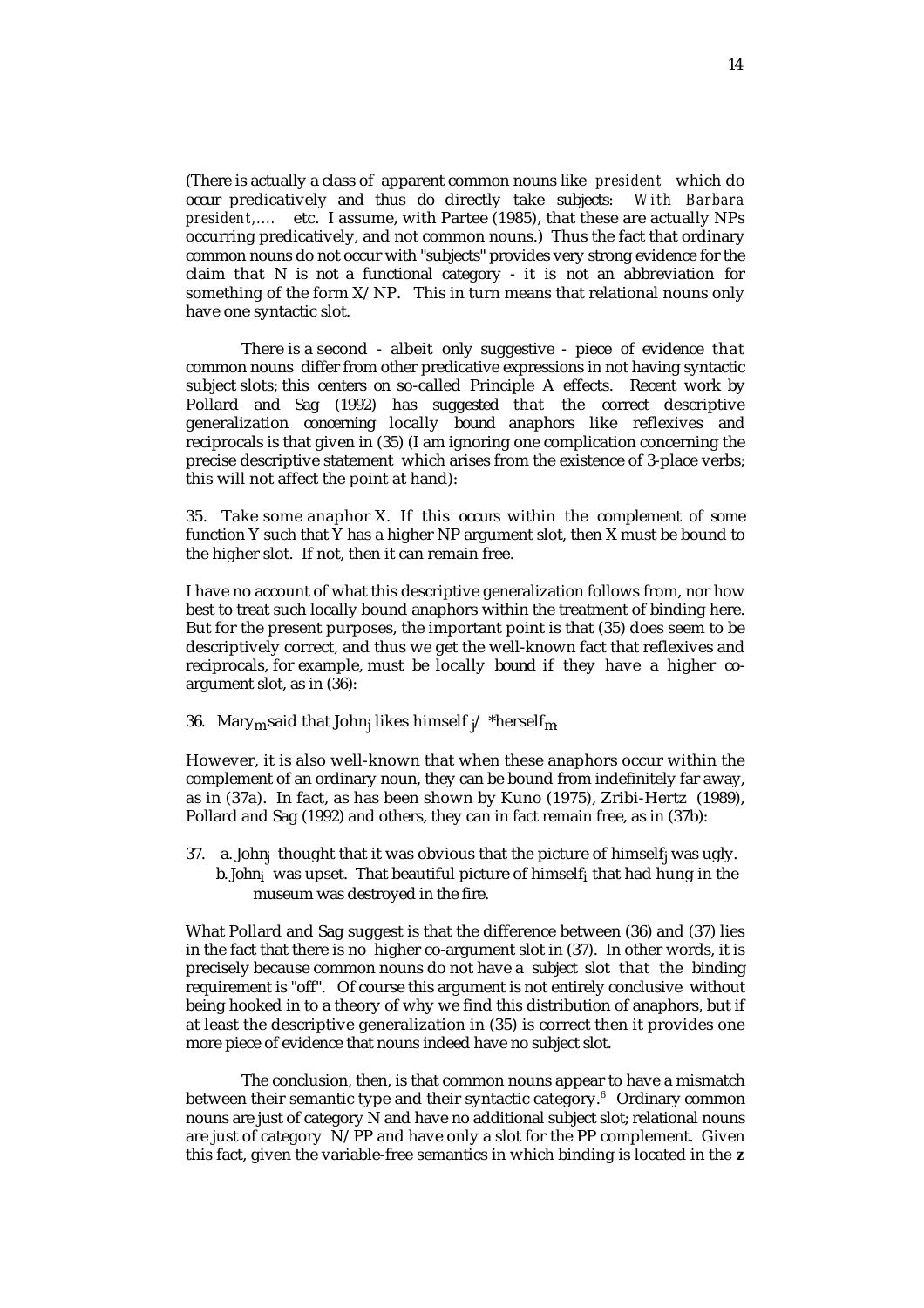type-shift rule, and given the coupling of this semantics with a syntax which also requires that the shifting expression have two syntactic slots, i-within-i effects follow immediately, with no additional stipulations.

Finally, there is is one further interesting piece of evidence for the claim that i-within-i violations do indeed stem from the lack of a subject slot with common nouns. I have found some speakers who do allow apparent iwithin-i violations with nouns which are transparently agentive nominalizations, as in (38) (I myself do not find these impeccable and thus have marked them with my own judgments, but they are better than (1)):

38. a. ?\*The/Every builder<sub>i</sub> of his<sub>i</sub> house left.

- b. ?\*The/Every builder<sub>i</sub> of her<sub>i</sub> mother's house left.
- c. ?\*The/Every owner<sub>i</sub> of his<sub>i</sub> mother's condo left.

Similarly, there is a contrast between (39a) and (39b) (again, I indicate my own judgments here):

39. a. \*The/Every author<sub>i</sub> of her<sub>i</sub> mother's biography left.

b. ?\*The/Every writer<sub>i</sub> of her<sub>i</sub> mother's biography left.

Under the proposal here, it is not surprising to find that these are good for some speakers. Presumably for such speakers what is being nominalized is **z**(*build*), **z**(*own*), etc, where the verbs are, of course, two-place in the lexicon. Moreover, it is not entirely surprising to find speaker variability on these (we might also expect to find variability according to the lexical item here). I assume that such nominalizations are lexical processes and such semi-productive lexical processes are exactly an area where we tend to find variability - both across speakers and across lexical items. Thus speakers who do not allow (38) allow only the unshifted verbs to nominalize.

6. Genitives

To complete the account, we return to the case of genitives as in (3). It is obviously beyond the scope of this paper to give a thorough treatment of genitive NPs; I will thus sketch just one possible account, and I suspect that the same point will hold under any other plausible account. Consider first the case of a genitive with a relational noun, such as *John's mother. John* here fulfills the same semantic slot as in an NP such as *the mother of John('s).* This can be accounted for by supposing that any relational noun can shift its syntactic category and its meaning as follows:

40. Given a relational noun (of category  $N /_R PP$ ), it can shift to be of category  $NP/L NP[GEN]$ , with meaning x[ y[ '(x)(y)]].

As to genitives with ordinary NPs (such as *John's book)* we might assume that common nouns in general can shift in such a way as to augment their argument structure. Thus they can shift to be of category  $NP/I_NPI(GEN)$  with the meaning shown in (41):

41. x[  $y[N'(y) \ R(y)(x)]$ ] (for R any contextually salient two-place relation)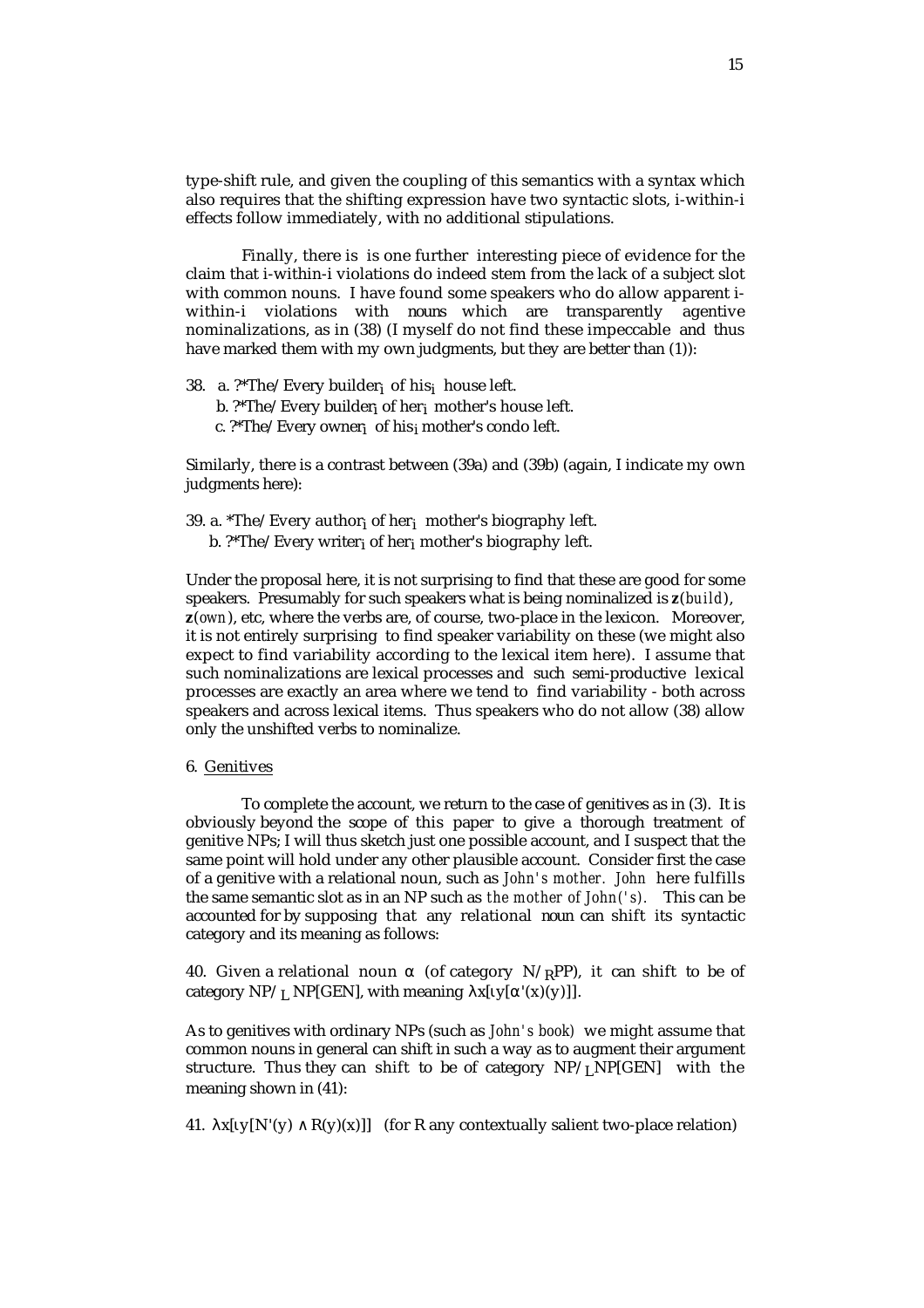Whether or not there is some way to collapse (40) and (41) will be left open here.

Note that under this analysis, genitive NPs are arguments. Again, however, a noun which is waiting to take a genitive NP to give an NP is still syntactically only 1-place. Thus again such a noun cannot shift by **z**, and so the ungrammaticality of cases like (3) is accounted for.

## 7. Conclusion

In this paper, I have argued for three things. (1) There are no variables in the semantics nor indexing in the syntax. The binding effect is located in a type-shift rule which applies to the meanings of expressions which want (at least) two arguments: the binder, and the pronoun-containing constituent. Independent evidence for this view of binding is developed in Jacobson (1991, 1992a, and 1992b), and further independent evidence is given here centering on the interaction of coordination and binding. (2) This semantic type-shift rule is coupled with a corresponding syntactic category changing rule. Coupling the syntax with the semantics in this way is independently motivated both by the central premises of Categorial Grammar, and by the need to have the syntax regulate the semantic combinatorics. Given this coupling, the only expressions which can shift are those which are syntactically (at least) two place. (3) Common nouns have no syntactic subject slot, and hence relational nouns are syntactically only one-place. The independent evidence for this comes from the fact that nouns (including relational nouns with their PP complements) never actually take subjects, even in environments where other predicative expressions (adjective phrases and participles) do. Given these three claims, i-within-i effects follow immediately, with no stipulations. On the other hand, the standard account of binding, making use of variables and/or indexing conventions, appears to have no non-stipulative way to account for this effect.

# Footnotes

\* This research was partially supported by NSF Grant # BNS9014676.

 $1$  An apparent counterexample to this generalization concerns NPs in predicative position:

i. Every woman<sub>i</sub>/Mary<sub>i</sub> is the wife<sub>i</sub> of her<sub>i</sub> childhood sweetheart.

However, this is not a genuine counterexample; in this case *her* is actually bound by the subject NP and hence need not be analyzed as being "bound" by the head noun.

 $^{\rm z}$  There are two further points regarding the domain of the constraint. First, it has often been noted that sentences like (1) improve if the pronoun is *her own* rather than *her* (although these are still not impeccable):

i. ??The/?\*Every wife<sub>i</sub> of her<sub>i</sub> own childhood friend left.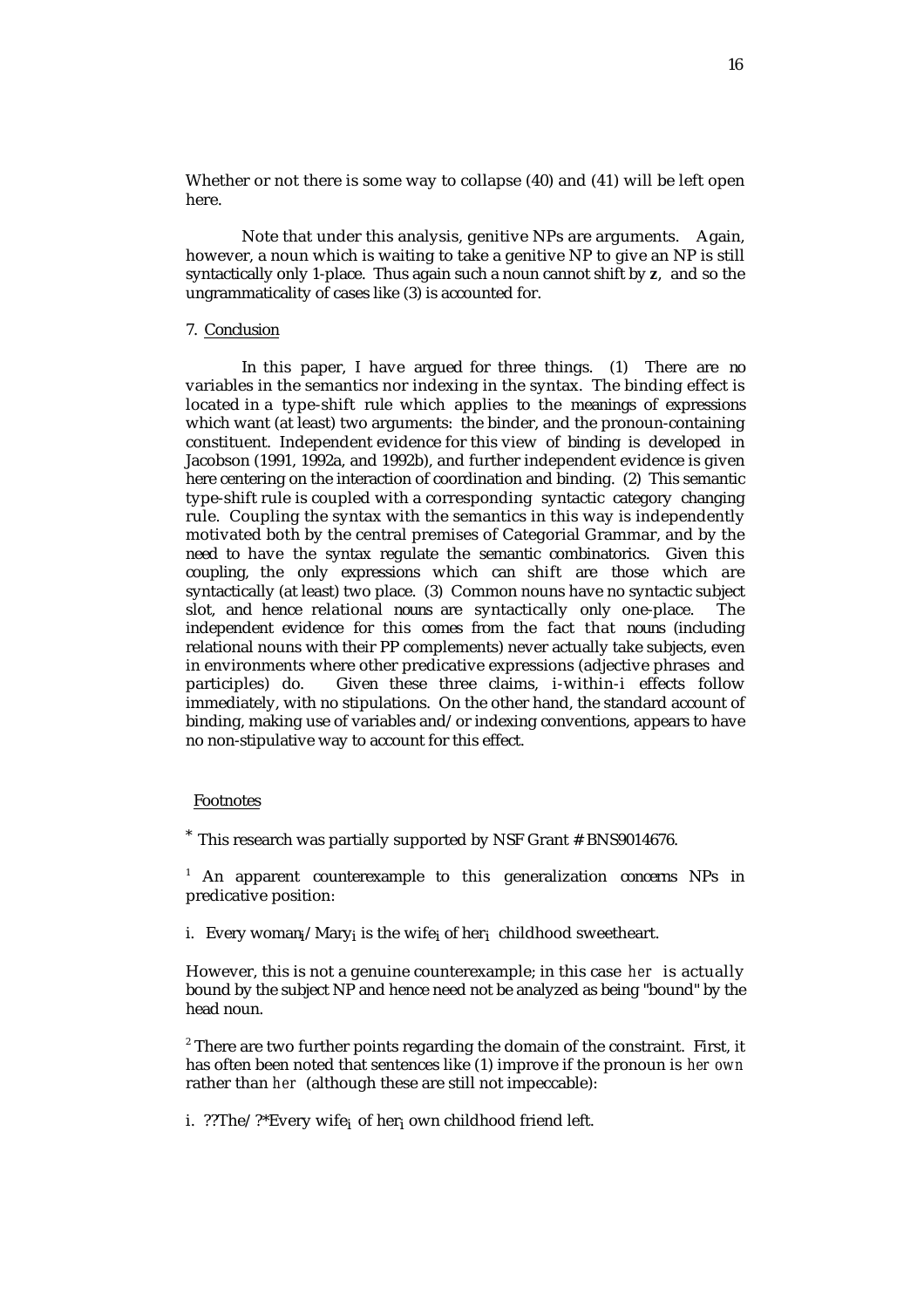I have no explanation for this. Second, Higginbotham (1983) notes the ungrammaticality of (ii), and subsumes this under i-within-i effects:

ii. \*John<sub>i</sub>/Every man<sub>i</sub> is his<sub>i</sub> cook<sub>i</sub>.

As noted in fn. 1, pronouns are generally possible in predicative position - as is to be expected since here they need not truly be "bound" by the noun but are rather "bound" by the subject. Given this fact, the ungrammaticality of (ii) is mysterious, and my explanation for i-within-i effects will not generalize to this case. I do not, however, think that this is a problem for this explanation; arguably (ii) simply is not an instance of the same phenomenon. Note that, for example, cases like (ii) are fine if the pronoun is sunk further down:

iii. John<sub>i</sub>/Every man<sub>i</sub> is his<sub>i</sub> mother's cook<sub>i</sub>.

But classic i-within-i cases do not improve (at least not substantially) when the pronoun is sunk further down as shown, for example, in (1b) and (1c). Because the phenomena in (ii) thus exhibits a locality effect it is, perhaps, actually an instance of so-called Principle B effects,which I will not deal with.

<sup>3</sup>The one notable exception to this that I am aware of is the account in Szabolcsi (1992), where she builds the binding effect into the meaning of the pronoun. This appears to be attractive at first blush since under any account the pronoun must have some meaning and thus Szabolcsi, as it were, kills two birds with one stone. Nonetheless, there are problems with this account. First, and perhaps most serious, Szabolcsi (personal communication) points out that there appears to be no way on this account to get two different pronouns "bound" by the same binder, as in (i)

i. Every boy<sub>i</sub> thinks that his<sub>i</sub> mother likes his<sub>i</sub> dog.

This is unproblematic in the present account; the details of this are sketched in Jacobson (1992a) and involve double application of the *z* rule. Second, this account does not extend naturally to cases discussed in Jacobson (1992a) concerning functional questions and unexpected inferences; this point is discussed in more detail there.

4 One could undoubtedly adopt additional stipulations to rule out these LFs, but it would appear that additional stipulations would be necessary. For example, one might require exact identity in the two NPs (and hence rule out (20) as a possible LF), and further posit that (21) is an ill-formed LF on the grounds that it is ambiguous; y can be bound by either John' or by no-man'. But even this stipulation will not solve the general problem. Consider (i) which cannot have the reading indicated in (ii), where *his* is bound in the second conjunct by *no man* but is free in the first conjunct:

- i. Every man<sub>i</sub> loves but no man<sub>j</sub> marries his<sub>j/k</sub> mother.
- ii. Every man<sub>i</sub> loves his<sub>k</sub> mother but no man<sub>j</sub> marries his<sub>j</sub> mother.

The stipulation above will not rule out (iii) as an LF for (i):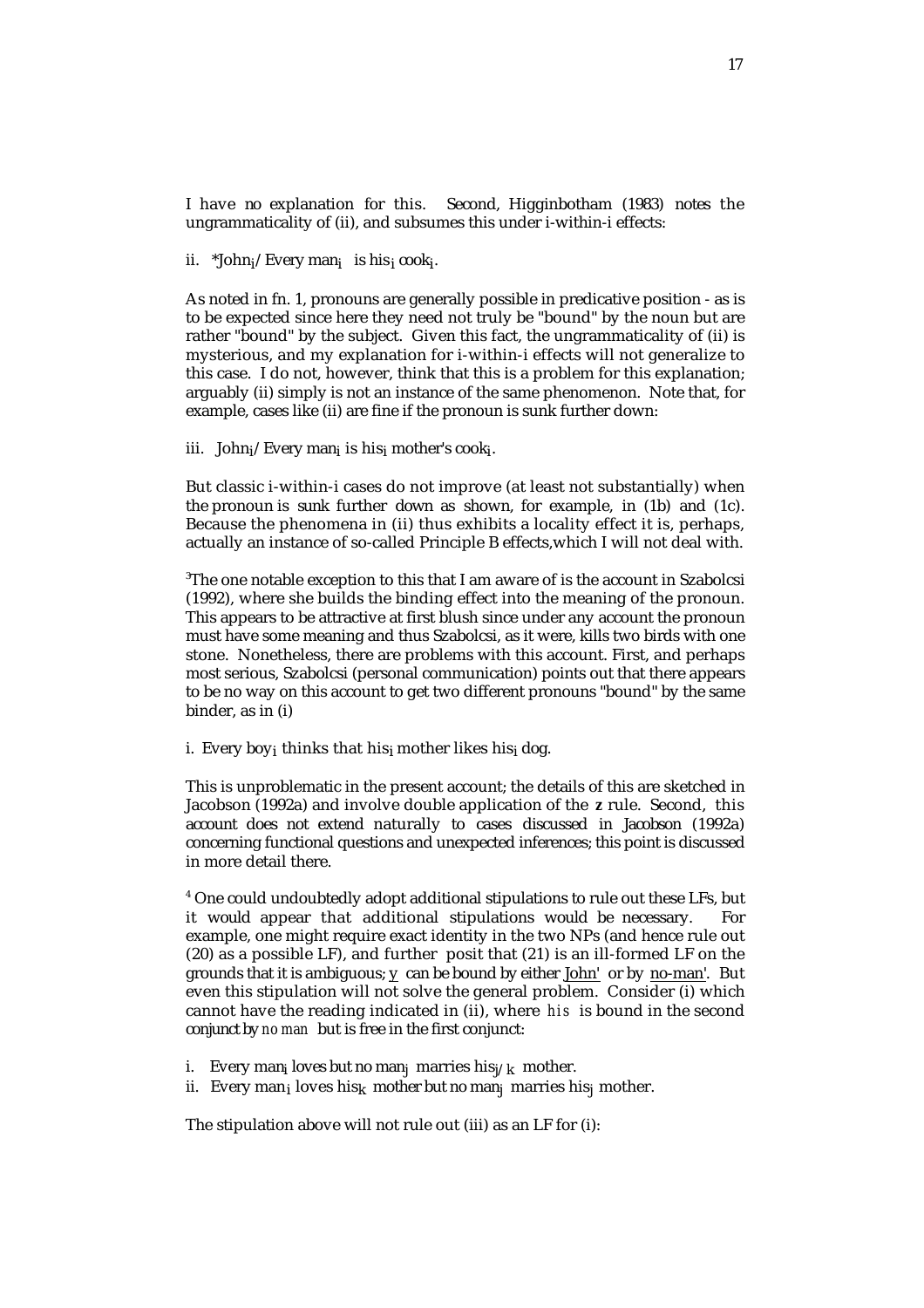iii. every-man'( $x[x]$  loves y's mother) but no-man'( $y[y]$  loves y's mother)

<sup>5</sup>Actually it would be wrong to think of this feature as always meaning that the constituent in question contains a pronoun of the appropriate type. Space precludes a full discussion of this here, but I will assume that expressions such as *the local bar* (as discussed in Partee, 1991) are also of category NPNP since they undergo binding just as expressions with overt pronouns do. Thus this feature actually does nothing more than record the semantic type of an expression; anything of category  $A^B$  denotes a function from B-type meanings to A-type meanings.

 $^{\rm 6}$  Of course it could be that we need to rethink the semantic type of common nouns. If it turns out to be incorrect to treat common nouns as being of type <e,t> and relational nouns as being of type  $\langle e, \langle e, t \rangle$  then the i-within-i effects will still hold under the account of binding that I am proposing; it would simply mean that the syntactic side is irrelevant in the account.

## References

- Buekema F. and Hoekstra, T.: 1984, Extractions from *With* -constructions, *Linguistic Inquiry* 15, 689-98
- Chierchia, G.: 1988, Aspects of a categorial theory of binding, in R. Oehrle, E. Bach and D. Wheeler (eds.), *Categorial Grammar and Natural Language Structures,* Reidel, Dordrecht
- Chierchia, G.: 1990, Anaphora and attitudes de se, in R. Bartsch et al. (eds.) *Language in Action,* Foris, Dordrecht
- Chomsky, N.: 1981, *Lectures on Government and Binding,* Foris, Dordrecht
- Dowty, D.: 1988, Type raising, function composition, and non-constituent conjunction, in R. Oehrle, E. Bach and D. Wheeler (eds.), *Categorial Grammar and Natural Language Structures,* Reidel, Dordrecht
- Engdahl, E.: 1986, *Constituent Questions,* Kluwer, Dordrecht
- Groenendijk, J. and Stokhof, M: 1983, Interrogative quantifiers and skolem functions, in K. Ehlich and H. van Riemsdijk (eds.), *Connectedness in Sentence, Discourse and Text,* Tilburg Studies in Language and Literature 4, Tilburg University
- Hepple, M.: 1990, *The Grammar and Processing of Order and Dependency: A Categorial Approach,* Ph.D. dissertation, University of Edinburgh, Edinburgh
- Higginbotham, J.: 1983, Logical form, binding, and nominals, *Linguistic Inquiry* 14, 395-420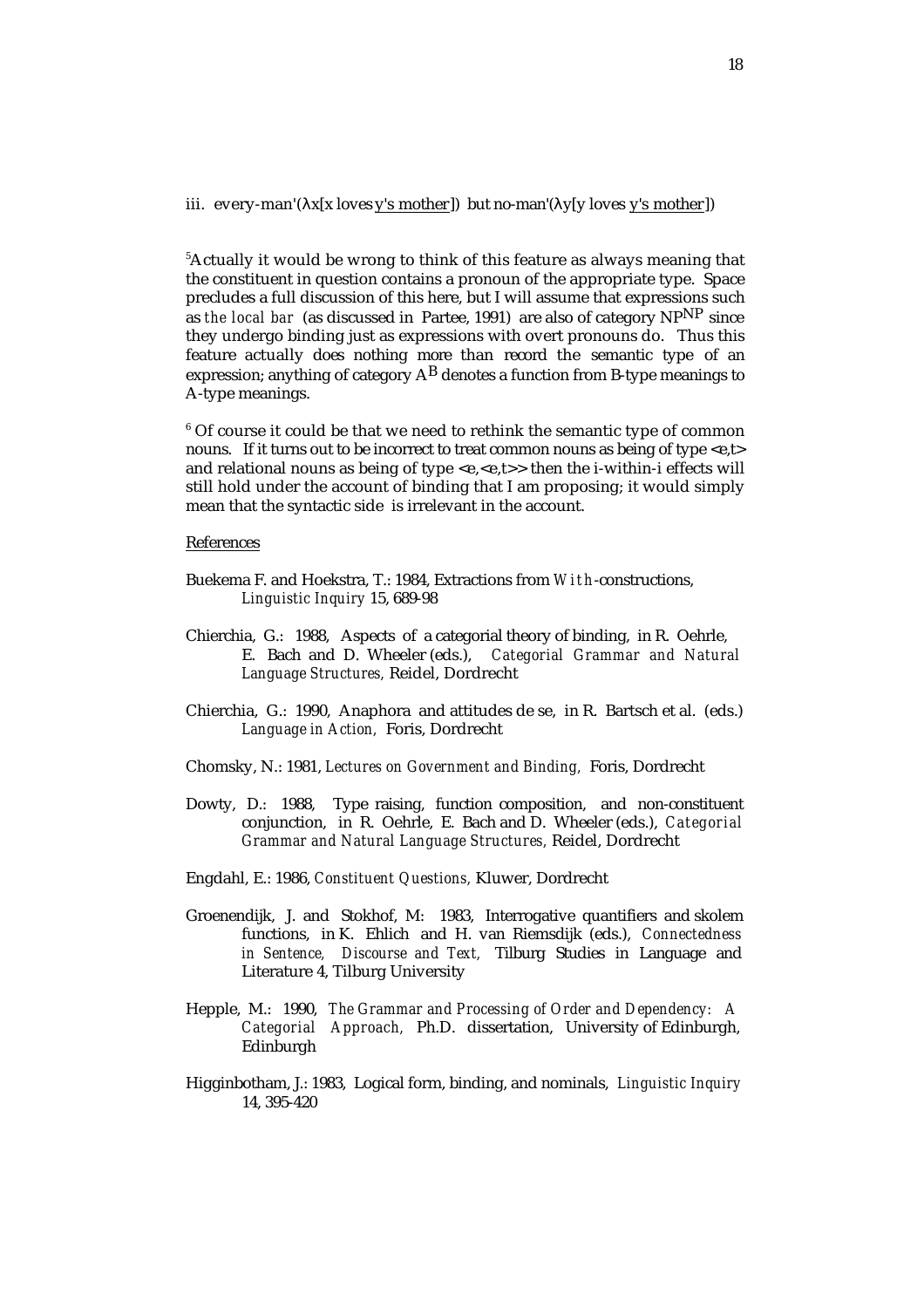- Higginbotham, J. and May, R.: 1979, Crossing, markedness, and pragmatics, in A. Belletti, L. Brandi, and L. Rizzi (eds.), *A Theory of Markedness in Generative Grammar; Proceedings of the 1979 GLOW Conference,* Scuola Normale Superiore, Pisa
- Jacobson , P.: 1977, *The Syntax of Crossing Coreference Sentences,* Ph.D. dissertation, University of California, Berkeley. Published in 1981 by Garland, New York
- Jacobson, P.: 1990, Raising as Function Composition, *Linguistics and Philosophy*  13, 423-75
- Jacobson, P.: 1991, Functional questions, paycheck pronouns, and variable binding, presented at the 1991 LSA/ASL Conference, Linguistic Society of America Summer Institute, Santa Cruz
- Jacobson, P.: 1992a, Bach-Peters sentences in a variable-free semantics, in P. Dekker and M. Stokhof (eds.), *Proceedings of the Eighth Amsterdam Colloquium,* Institute for Logic, Language and Computation, University of Amsterdam, Amsterdam
- Jacobson, P.: 1992b, Antecedent contained deletion without logical form, in C. Barker and D. Dowty (eds.), *Proceedings of the Second Conference on Semantics and Linguistic Theory,* Ohio State University, Columbus
- Jacobson, P.: in preparation, *Towards a variable-free semantics,* unpublished manuscript, Brown University, Providence
- Kuno, S.: 1975, Three perspectives in the functional approach to syntax, *Papers from the Parasession on Functionalism,* Chicago Linguistic Society, University of Chicago, Chicago
- Landman, F. and Moerdijk, I.: 1983, Compositionality and the analysis of anaphora, *Linguistics and Philosophy* 6, 89-114
- Montague, R:, 1974, The proper treatment of quantification in ordinary English, in R. Thomason (ed.), *Formal Philosophy,* Yale University Press, New Haven
- Partee, B.: 1985, Ambiguous pseudo-clefts with unambiguous *be,* in S. Berman, J.-W. Choe, and J. McDonough (eds.), *Proceedings of NELS 16,* GLSA, University of Massachussetts, Amherst
- Partee, B.: 1991, Anaphoric and deictic pieces of meaning, presented at the 8th Amsterdam Colloquium, Institute for Logic, Language and Computation, University of Amsterdam, Amsterdam
- Partee, B. and Rooth, M.: 1983, Generalized conjunction and type ambiguity, in R. Bauerle, C. Schwarze, and A. von Stechow (eds.), *Meaning, Use and Interpretation of Language,* de Gruyter, Berlin
- Pollard, C. and Sag, I.: 1992, Anaphors in English and the scope of binding theory, *Linguistic Inquiry* 23